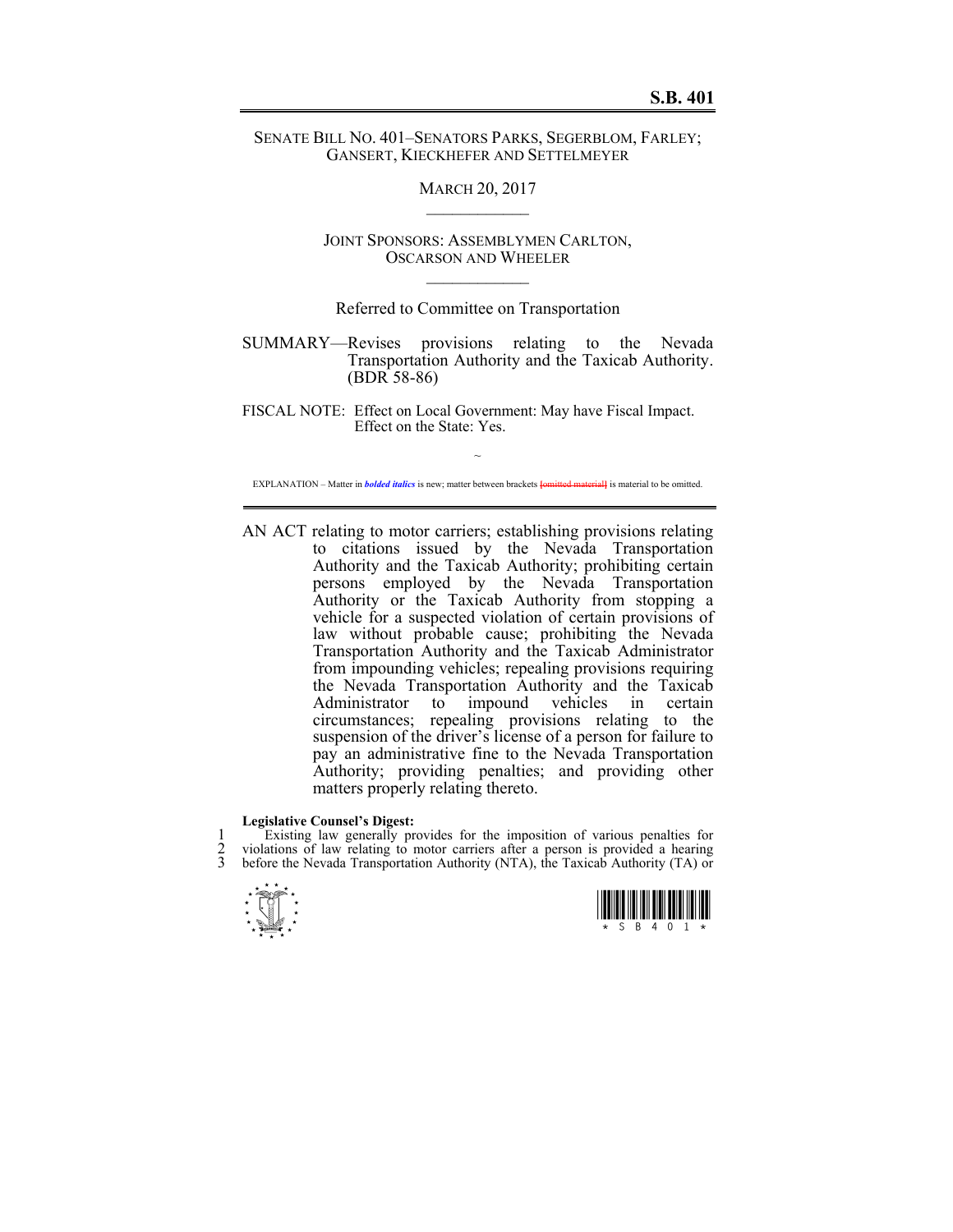4 the Taxicab Administrator, as applicable. (NRS 706.011-706.791, 706.881-<br>5 706.885) **Sections 2 and 5** of this bill provide that any person employed by the 5 706.885) **Sections 2 and 5** of this bill provide that any person employed by the 6 NTA or the TA, respectively, who is authorized to issue citations may issue a<br>7 citation to any person suspected of violating a provision of law or a regulation 7 citation to any person suspected of violating a provision of law or a regulation 8 subject to the jurisdiction of the NTA or the  $TA$ , as applicable. Such a citation shall 9 be deemed to be a lawful complaint upon the filing of the original citation with a 9 be deemed to be a lawful complaint upon the filing of the original citation with a 10 court of competent jurisdiction. After such a citation is filed with a court of 11 competent jurisdiction, the citation may only be disposed of by a hearing in that 11 competent jurisdiction, the citation may only be disposed of by a hearing in that  $12$  court or other official action by a judge of that court. **Sections 2 and 5** set forth the 12 court or other official action by a judge of that court. **Sections 2 and 5** set forth the 13 information that such a citation is required to include and require a person who 14 issues such a citation to sign the citation on behalf of the NTA or the TA, respectively. Sections 2 and 5 also require the NTA and the TA, respectively, to 15 respectively. **Sections 2 and 5** also require the NTA and the TA, respectively, to 16 adopt any regulations necessary to carry out the provisions of those sections.<br>17 **Sections 9-19, 22, 23 and 26-33** of this bill make conforming changes to reflect the 17 **Sections 9-19, 22, 23 and 26-33** of this bill make conforming changes to reflect the 18 procedure established in **sections 2 and 5**.

20 the TA, respectively, who is authorized to stop a vehicle for a suspected violation 21 of a provision of law or a regulation subject to the jurisdiction of the NTA or the 22 TA, as applicable, is prohibited from stopping any such vehicle unless the person has probable cause to believe that a violation has occurred.

19 **Sections 3 and 6** of this bill provide that any person employed by the NTA or<br>
20 the TA, respectively, who is authorized to stop a vehicle for a suspected violation<br>
21 of a provision of law or a regulation subject to Existing law requires the NTA to impound a vehicle used as a taxicab, limousine or other passenger vehicle in passenger service or to provide towing services or the transportation of household goods if a certificate of public 27 convenience and necessity is required to be issued to authorize the operation of any such vehicle but has not been issued to authorize its operation. (NRS 706.476) Similarly, existing law requires the TA to impound a vehicle used as a taxicab, limousine or other passenger vehicle in passenger service if a certificate of public 31 convenience and necessity has not been issued authorizing the operation of such a 32 vehicle. (NRS 706.88395) **Section 35** of this bill repeals such provisions and 33 **sections 4 and 7** of this bill, respectively, prohibit the NTA and the TA from

34 impounding any such vehicle.<br>35 Existing law provides that<br>36 person, the NTA is required to<br>37 the person fails to pay the Existing law provides that if the NTA imposes an administrative fine against a 36 person, the NTA is required to provide notice to the person which indicates that if 37 the person fails to pay the amount owed, the NTA is required to notify the 38 Department of Motor Vehicles of such failure to pay and the Department may 38 Department of Motor Vehicles of such failure to pay and the Department may<br>39 suspend the driver's license of the person. (NRS 706.772) Existing law also 39 suspend the driver's license of the person. (NRS  $\overline{7}06.772$ ) Existing law also 40 establishes the procedure for the suspension of the driver's license of a person by 40 establishes the procedure for the suspension of the driver's license of a person by the Department after receiving such notice from the NTA. (NRS 483.441) Section 41 the Department after receiving such notice from the NTA. (NRS 483.441) **Section**  35 of this bill repeals such provisions.

#### THE PEOPLE OF THE STATE OF NEVADA, REPRESENTED IN SENATE AND ASSEMBLY, DO ENACT AS FOLLOWS:

1 **Section 1.** Chapter 706 of NRS is hereby amended by adding 2 thereto the provisions set forth as sections 2 to 7, inclusive, of this 3 act.

4 **Sec. 2.** *1. Any person employed by the Authority who is*  5 *authorized to issue citations may issue a citation to any person* 

6 *suspected of violating a provision of NRS 706.011 to 706.791,*  7 *inclusive, and sections 2, 3 and 4 of this act or any regulations* 

8 *adopted pursuant thereto.* 



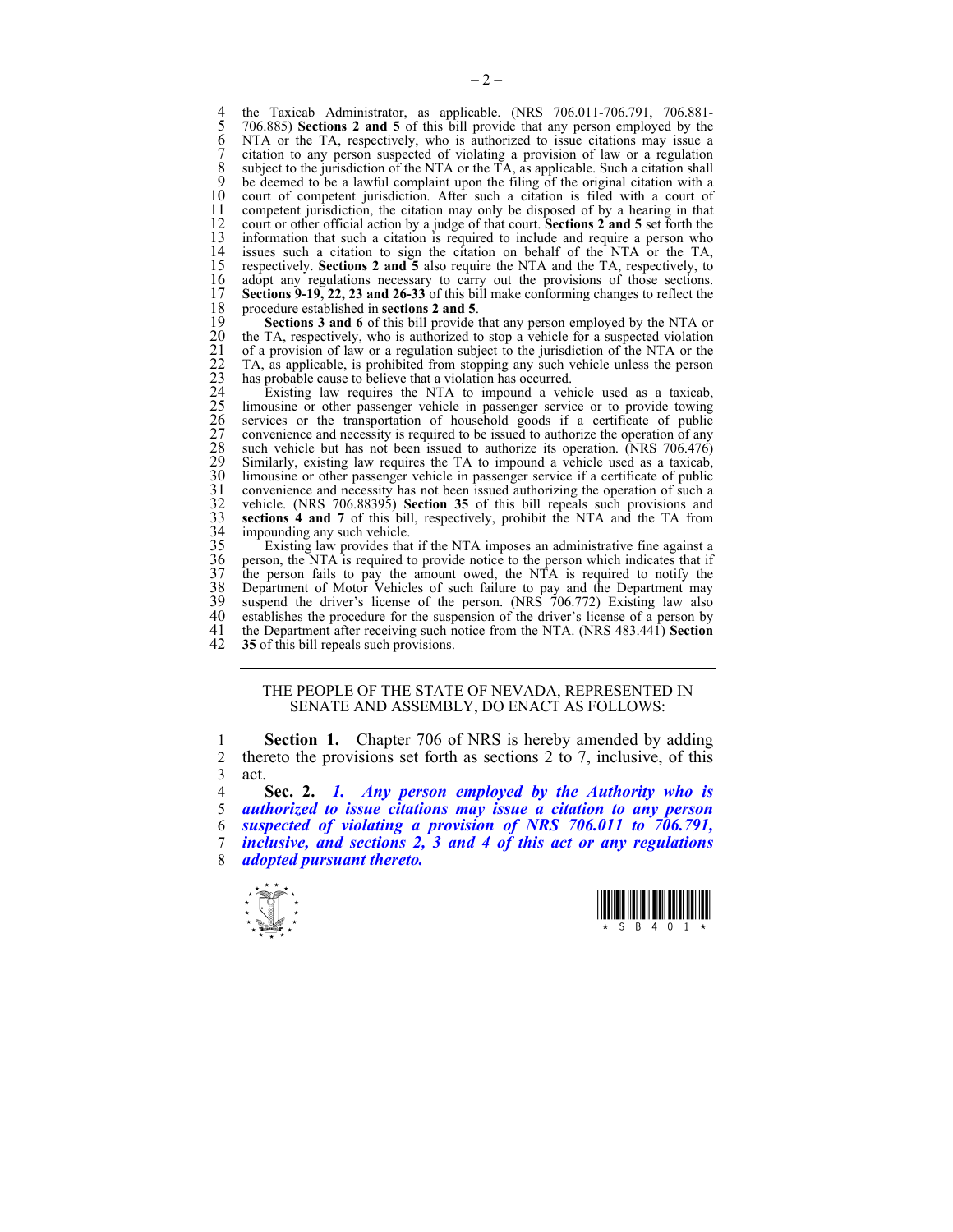*2. A citation issued pursuant to subsection 1 shall be deemed to be a lawful complaint upon the filing of the original citation with a court of competent jurisdiction. 3. After a citation is filed with a court of competent jurisdiction pursuant to subsection 2, the citation may only be disposed of by a hearing in that court or other official action by a judge of that court. 4. A citation issued pursuant to subsection 1 must include: (a) Notice of the time and place of the hearing before the court; (b) The personal information of the person receiving the citation; (c) The name of the holder and the number of the certificate of public convenience and necessity or contract carrier's permit issued by the Authority; (d) A description of the vehicle, if applicable; (e) The driver's license number of the person receiving the citation, if applicable; (f) A description of each alleged violation and the NRS citation to each alleged violation; and (g) Any other information that may be required pursuant to regulations adopted by the Authority. 5. A person who issues a citation pursuant to subsection 1 shall sign the citation on behalf of the Authority. 6. The Authority shall adopt any regulations necessary to carry out the provisions of this section.*  **Sec. 3.** *Any person employed by the Authority who is authorized to stop a vehicle because of a suspected violation of NRS 706.011 to 706.791, inclusive, and sections 2, 3 and 4 of this act shall not stop any such vehicle unless he or she has probable cause to believe that a violation of NRS 706.011 to 706.791, inclusive, and sections 2, 3 and 4 of this act or any regulations adopted pursuant thereto has occurred.* **Sec. 4.** *The Authority shall not impound any vehicle used as a taxicab, limousine or other passenger vehicle in passenger service or to provide towing services or the transportation of household goods, and no provision of the laws of this State may be construed to grant any authority to the Authority to impound any such vehicle.* **Sec. 5.** *1. Any person employed by the Taxicab Authority who is authorized to issue citations may issue a citation to any person suspected of violating a provision of NRS 706.881 to 706.885, inclusive, and sections 5, 6 and 7 of this act or any* 

*regulations adopted pursuant thereto.* 



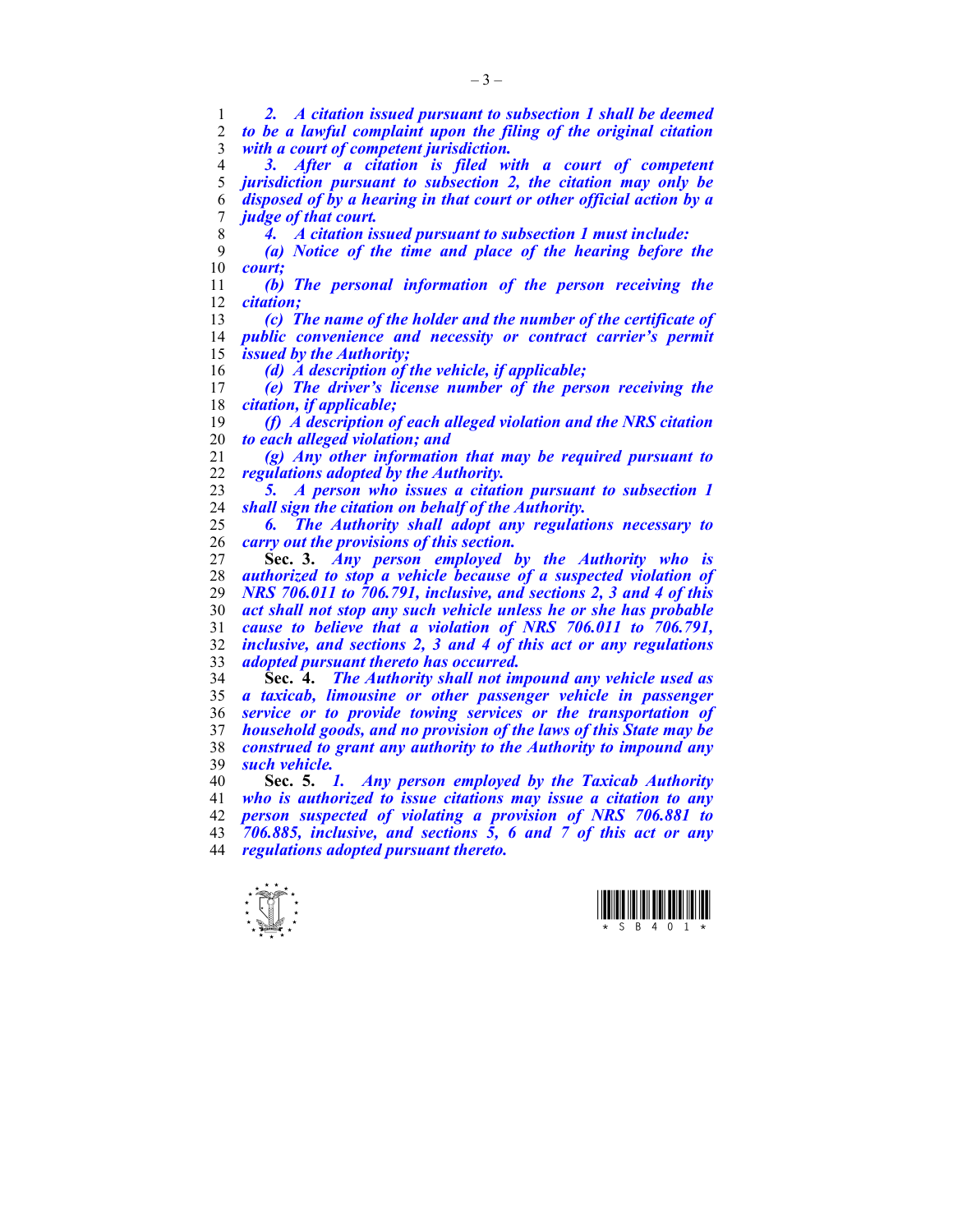*2. A citation issued pursuant to subsection 1 shall be deemed to be a lawful complaint upon the filing of the original citation with a court of competent jurisdiction.* 

*3. After a citation is filed with a court of competent*  jurisdiction pursuant to subsection 2, the citation may only be *disposed of by a hearing in that court or other official action by a judge of that court.* 

*4. A citation issued pursuant to subsection 1 must include:* 

*(a) Notice of the time and place of the hearing before the court;* 

*(b) The personal information of the person receiving the citation;* 

*(c) The name of the holder and the number of the certificate of public convenience and necessity issued by the Taxicab Authority;* 

*(d) A description of the vehicle, if applicable;* 

*(e) The driver's license number of the person receiving the citation, if applicable;* 

*(f) A description of each alleged violation and the NRS citation to each alleged violation; and* 

*(g) Any other information that may be required pursuant to regulations adopted by the Taxicab Authority.* 

*5. A person who issues a citation pursuant to subsection 1 shall sign the citation on behalf of the Taxicab Authority.* 

*6. The Taxicab Authority shall adopt any regulations necessary to carry out the provisions of this section.* 

**Sec. 6.** *Any employee of the Taxicab Authority who is authorized to stop a vehicle because of a suspected violation of NRS 706.881 to 706.885, inclusive, and sections 5, 6 and 7 of this act shall not stop any such vehicle unless he or she has probable cause to believe that a violation of NRS 706.881 to 706.885, inclusive, and sections 5, 6 and 7 of this act or any regulations adopted pursuant thereto has occurred.* 

**Sec. 7.** *The Administrator shall not impound any vehicle used as a taxicab, limousine or other passenger vehicle in passenger service, and no provision of the laws of this State may be construed to grant any authority to the Administrator to impound any such vehicle.*

**Sec. 8.** NRS 706.011 is hereby amended to read as follows:

39 706.011 As used in NRS 706.011 to 706.791, inclusive, *and sections 2, 3 and 4 of this act,* unless the context otherwise requires, 41 the words and terms defined in NRS 706.013 to 706.146, inclusive, 42 have the meanings ascribed to them in those sections.

**Sec. 9.** NRS 706.1514 is hereby amended to read as follows:

44 706.1514 1. A majority of the members of the Authority may 45 exercise all of the power and conduct the business of the Authority



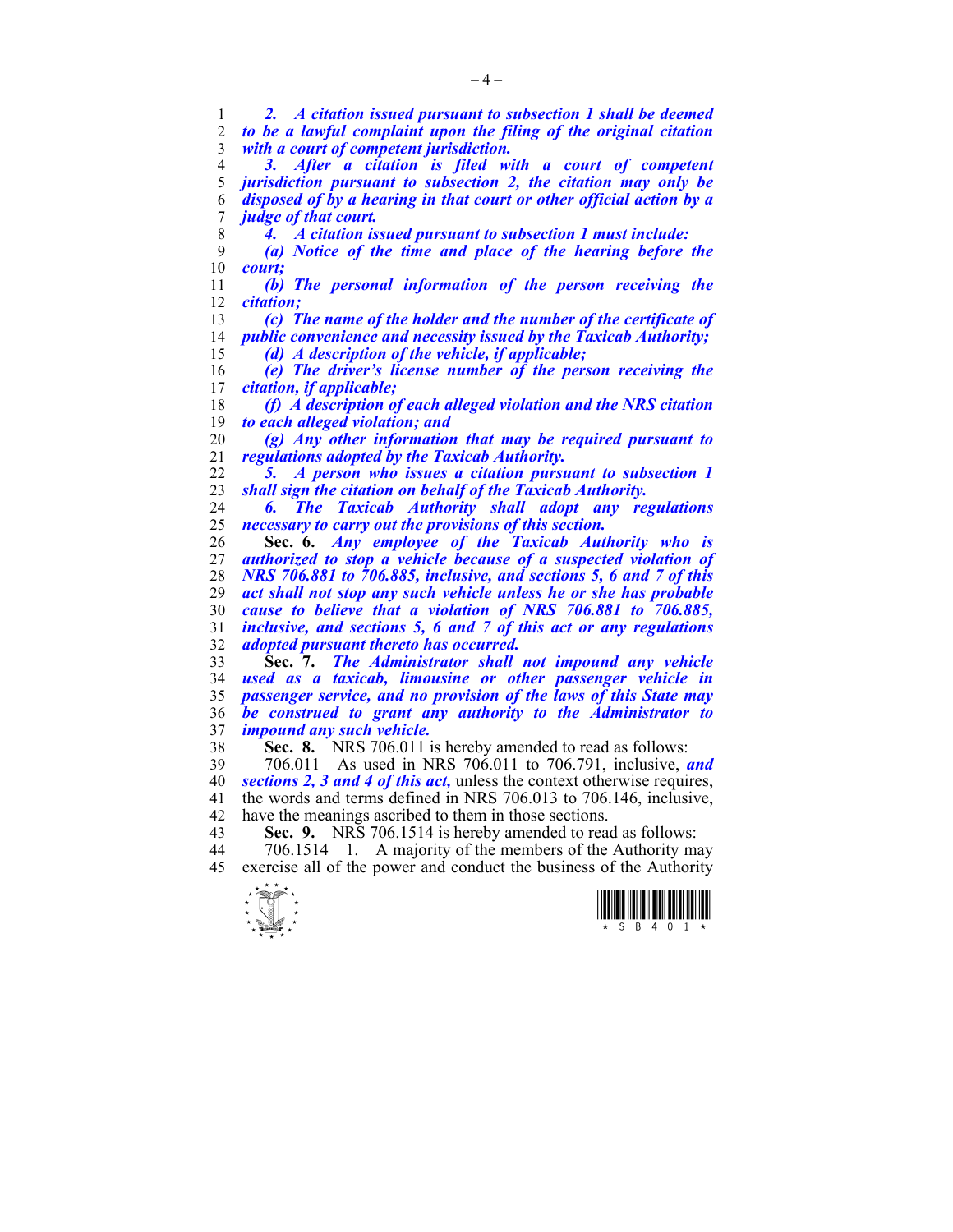$\frac{1}{x}$   $\frac{1}{s}$   $\frac{1}{s}$   $\frac{1}{s}$   $\frac{1}{s}$   $\frac{1}{s}$   $\frac{1}{s}$   $\frac{1}{s}$   $\frac{1}{s}$   $\frac{1}{s}$   $\frac{1}{s}$ 1 relating to common or contract carriers, taxicabs, and the 2 warehousing of household goods as provided in this chapter and 3 chapter 712 of NRS. 4 2. **[**Except as otherwise provided in this subsection, public**]** 5 *Public* hearings must be conducted by one or more members of the 6 Authority. **[**An administrative proceeding conducted pursuant to 7 subsection 2 of NRS 706.771 may be conducted by a hearing officer 8 designated by the Chair of the Authority.**]** 9 **Sec. 10.** NRS 706.1519 is hereby amended to read as follows: 10 706.1519 Any decision or action by the Authority which **[**: 11 - 1. Has the effect of substantially impairing, restricting or 12 rescinding the ability or authorization of a fully regulated motor 13 earrier to operate in this State; or 14 — 2. Refuses<sup>1</sup> *refuses* an applicant the ability or authorization to 15 operate as a fully regulated motor carrier in this State **[**, 16 ¬**]** is a final decision for the purpose of chapter 233B of NRS and 17 may be appealed directly to a court of competent jurisdiction for 18 judicial review. 19 **Sec. 11.** NRS 706.256 is hereby amended to read as follows: 20 706.256 **[**The Authority**]** *After a hearing to dispose of a*  21 *citation issued in accordance with section 2 of this act, the court*  22 may, in the interest of safety or service **[**, after hearing:**]** *:* 23 1. Determine and order repairs of facilities of common and 24 contract motor carriers; and 25 2. Order the use of safety appliances by such carriers in the 26 interest of the public and employees. 27 **Sec. 12.** NRS 706.2855 is hereby amended to read as follows: 28 706.2855 1. If the Authority **[**finds, after notice and hearing,**]** 29 *believes* that a person has violated NRS 706.285, the Authority may 30 **[**, in addition to any penalty, punishment or disciplinary action 31 authorized by this chapter,**]** petition a court of competent 32 jurisdiction for an injunction prohibiting the person from continuing  $33$  to: 34 (a) Engage in advertising that violates the provisions of NRS 35 706.285; or 36 (b) Use any telephone number mentioned in such advertising for 37 any purpose. 38 2. If the court finds that the respondent has engaged in 39 advertising that is unlawful pursuant to NRS 706.285, the court  $40$  shall: 41 (a) Enjoin the respondent from continuing the advertising. 42 (b) Enjoin the respondent from using the telephone number 43 mentioned in the advertising for any purpose. 44 (c) Issue an order that requires the telephone number mentioned 45 in the advertising to be disconnected.



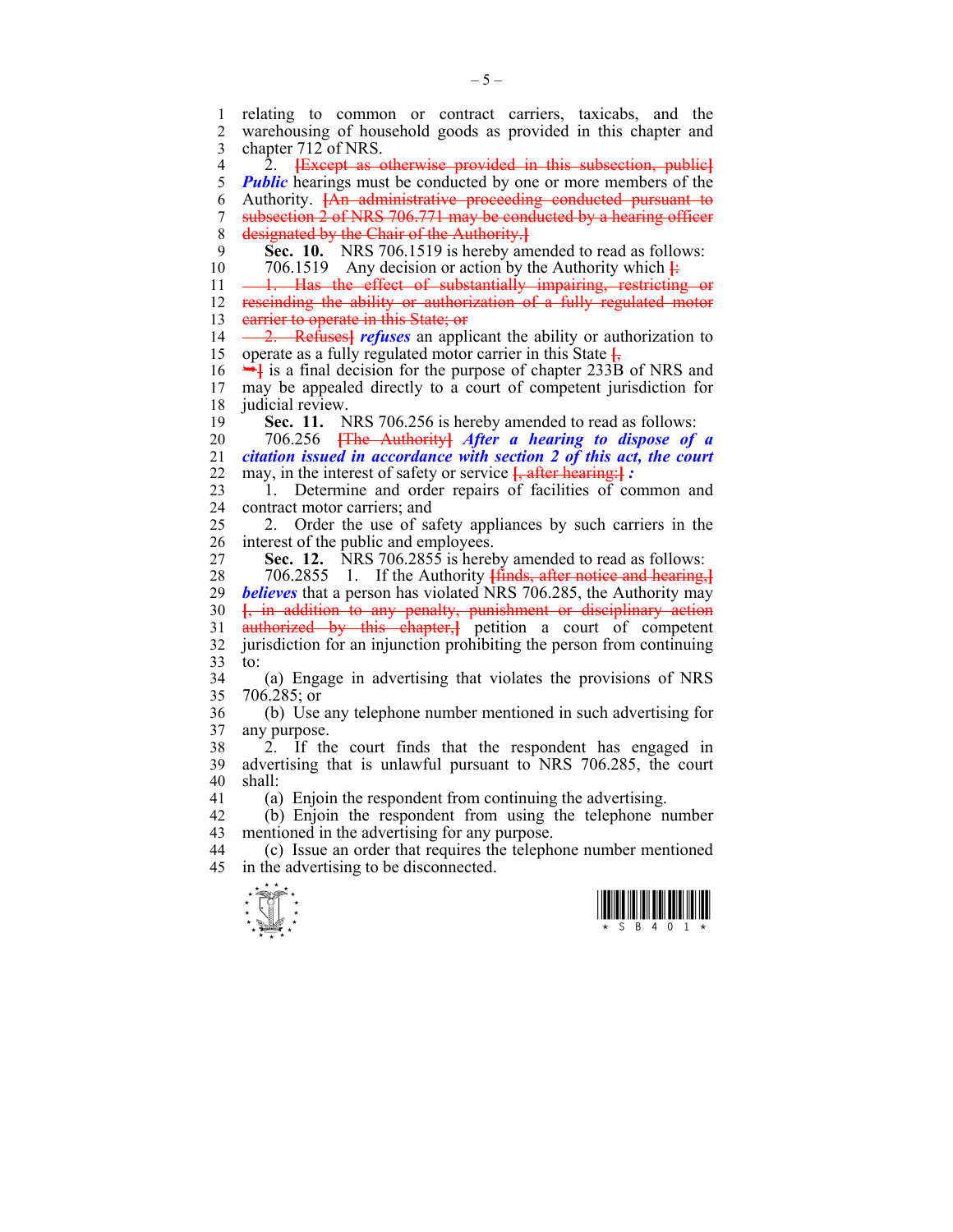1 (d) Forward a copy of the order to the appropriate provider of telephone service within 5 days after issuing the order.

3 3. As used in this section, "provider of telephone service" 4 includes, but is not limited to:<br>5 (a) A public utility furnish

(a) A public utility furnishing telephone service.

6 (b) A provider of cellular or other service to a telephone that is 7 installed in a vehicle or is otherwise portable.

8 **Sec. 13.** NRS 706.286 is hereby amended to read as follows:

9 706.286 1. When a complaint is made against any fully 10 regulated carrier or operator of a tow car by any person that:

11 (a) Any of the rates, tolls, charges or schedules, or any joint rate 12 or rates assessed by any fully regulated carrier or by any operator of 13 a tow car for towing services performed without the prior consent of 14 the owner of the vehicle or the person authorized by the owner to 15 operate the vehicle are in any respect unreasonable or unjustly 16 discriminatory;

17 (b) Any of the provisions of NRS 706.444 to 706.453, inclusive, 18 have been violated;

19 (c) Any regulation, measurement, practice or act directly 20 relating to the transportation of persons or property, including the 21 handling and storage of that property, is, in any respect, 22 unreasonable, insufficient or unjustly discriminatory; or

23 (d) Any service is inadequate,

 $24 \rightarrow$  the Authority shall investigate the complaint. After receiving the 25 complaint, the Authority shall give a copy of it to the carrier or 26 operator of a tow car against whom the complaint is made. Within a 27 reasonable time thereafter, the carrier or operator of a tow car shall 28 provide the Authority with its written response to the complaint 29 according to the regulations of the Authority.

30 2. If the Authority determines that probable cause exists for the 31 complaint, it shall **[**order a hearing thereof, give notice of the 32 hearing and conduct the hearing as it would any other hearing.

33 <del>3. No order affecting a rate, toll, charge, schedule, regulation,</del> 34 measurement, practice or act complained of may be entered without 35 a formal hearing unless the hearing is dispensed with as provided in 36 NRS 706.2865.**]** *issue a citation in accordance with section 2 of*  37 *this act.* 

38 **Sec. 14.** NRS 706.2873 is hereby amended to read as follows:

39 706.2873 1. A complete record must be kept of all hearings 40 before the Authority, and all testimony must be taken down by the 41 stenographer appointed by the Authority, or, under the direction of 42 any competent person appointed by the Authority, reported by 43 sound recording equipment in the manner authorized for reporting 44 testimony in district courts. The testimony reported by a 45 stenographer must be transcribed and filed with the record in the



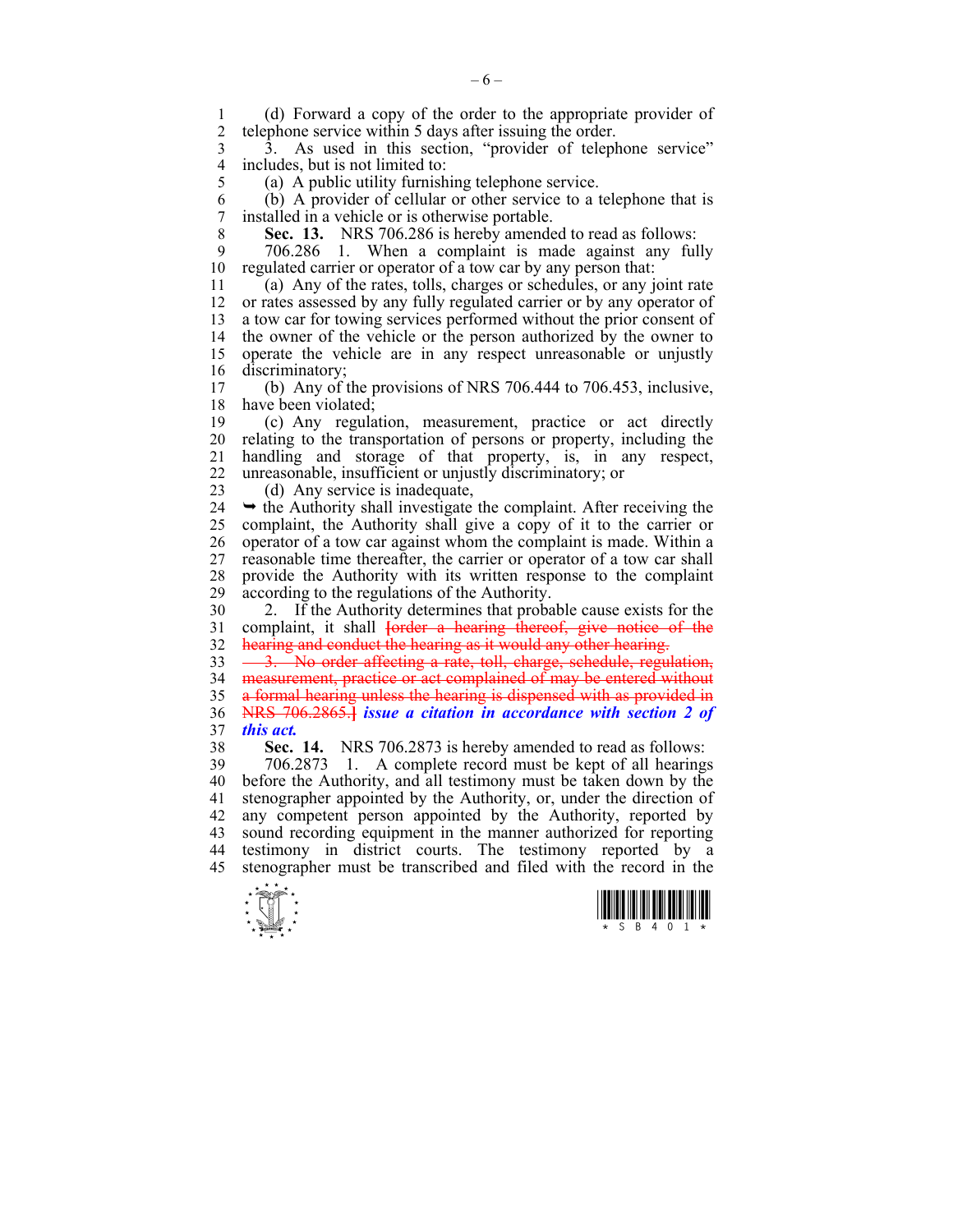1 matter. The Authority may by regulation provide for the 2 transcription or safekeeping of sound recordings. The costs of 3 recording and transcribing testimony at any hearing **[**, except those 4 **hearings ordered pursuant to NRS 706.286,** must be paid by the samplicant. If the complaint is made pursuant to NRS 706.286 by a 5 applicant. If **[**a complaint is made pursuant to NRS 706.286 by a 6 customer or by a political subdivision of this State or a municipal 7 organization, the complainant is not liable for any costs. Otherwise, 8 if**]** there are several applicants or parties to any hearing, the 9 Authority may apportion the costs among them in its discretion.

10 2. Whenever any petition is served upon the Authority, before 11 the action is reached for trial, the Authority shall file a certified copy 12 of all proceedings and testimony taken with the clerk of the court in 13 which the action is pending.

14 3. A copy of the proceedings and testimony must be furnished 15 to any party, on payment of a reasonable amount, to be fixed by the 16 Authority, and the amount must be the same for all parties.

17 4. The provisions of this section do not prohibit the Authority 18 from restricting access to the records and transcripts of a hearing 19 pursuant to subsection 2 of NRS 706.1725.

20 **Sec. 15.** NRS 706.2885 is hereby amended to read as follows:

21 706.2885 1. A certificate of public convenience and 22 necessity, permit or license issued in accordance with this chapter is 23 not a franchise and may be revoked.

24 2. **[**The Authority**]** *After a hearing to dispose of a citation*  25 *issued in accordance with section 2 of this act, the court* may *,* **[**at 26 any time,**]** for good cause shown, **[**after investigation and hearing 27 and upon 5 days' written notice to the grantee,**]** suspend *for a period*  28 *not to exceed 60 days or revoke* any certificate, permit or license 29 issued in accordance with the provisions of NRS 706.011 to 30 706.791, inclusive, **[**for a period not to exceed 60 days.**]** *and*  31 *sections 2, 3 and 4 of this act.*

32 3. **[**Upon receipt of a written complaint or on its own motion, 33 the Authority may, after investigation and hearing, revoke any 34 certificate, permit or license. If service of the notice required by 35 subsection 2 cannot be made or if the**]** *If a* grantee relinquishes the 36 grantee's interest in **[**the**]** *any* certificate, permit or license by so 37 notifying the Authority in writing, the Authority may revoke the 38 certificate, permit or license without **[**a hearing.

39 4.**]** *issuing a citation in accordance with section 2 of this act.*  40 Except as otherwise provided in NRS 706.1519, the proceedings 41 thereafter are governed by the provisions of chapter 233B of NRS.

- 42 **Sec. 16.** NRS 706.398 is hereby amended to read as follows:<br>43 706.398 <del>The Authority: *After a hearing to dispose of*</del>
- 43 706.398 **[**The Authority:**]** *After a hearing to dispose of a*  44 *citation issued in accordance with section 2 of this act, the court:*



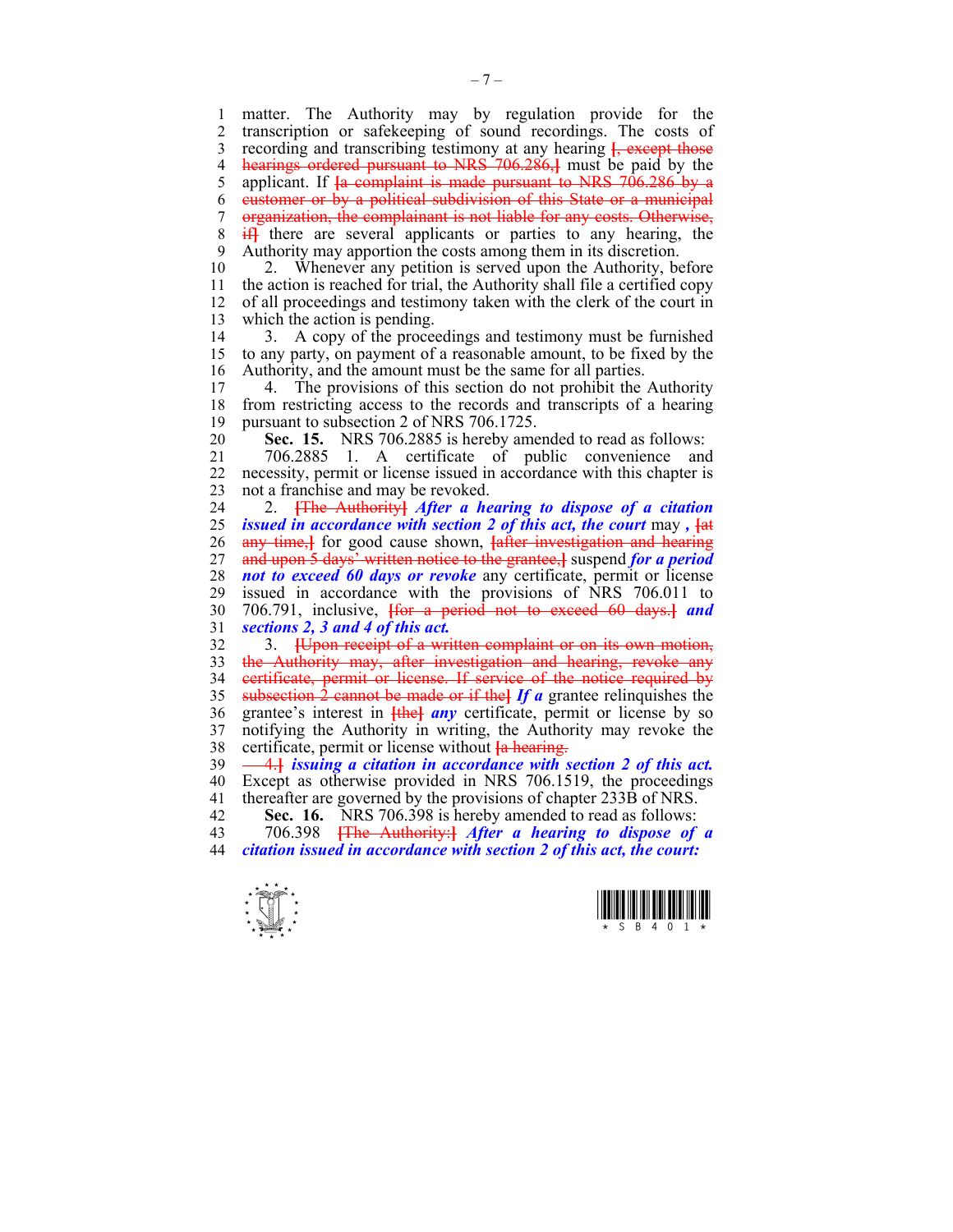1 1. Shall revoke or suspend, pursuant to the provisions of this<br>2. chapter the certificate of public convenience and necessity of a 2 chapter, the certificate of public convenience and necessity of a 3 common motor carrier which has failed to:

4 (a) File the annual report required by NRS 706.167 within 60<br>5 days after the report is due: or 5 days after the report is due; or

6 (b) Operate as a carrier of intrastate commerce in this State 7 under the terms and conditions of its certificate,

8 ¬ unless the carrier has obtained the prior permission of the 9 Authority.

10 2. May revoke or suspend, pursuant to the provisions of NRS 11 706.2885, the certificate of public convenience and necessity of a 12 common motor carrier which has failed to comply with any 13 provision of this chapter or any regulation of the Authority adopted 14 pursuant thereto.

15 **Sec. 17.** NRS 706.44895 is hereby amended to read as 16 follows:

17 706.44895 1. Except as otherwise provided in NRS 18 706.4489, an operator of a tow car who is required to tow a vehicle 19 to a designated vehicle storage lot pursuant to that section shall not 20 tow the vehicle to another location. If an operator of a tow car fails 21 to tow a vehicle to the designated vehicle storage lot when required 22 pursuant to NRS 706.4489, the operator of the tow car must:

23 (a) Forfeit the charge for towing and storage of the vehicle; and

24 (b) Tow the vehicle free of charge to the vehicle storage lot 25 designated by the insurance company or its representative not later 26 than 24 hours after receiving a demand, which must be made in 27 writing or by electronic mail, from the insurance company or its 28 representative.

29 2. An operator of a tow car who is required to tow a vehicle to 30 a designated vehicle storage lot pursuant to NRS 706.4489 shall not 31 solicit the owner or operator of the vehicle to divert the towing of 32 the vehicle to a location other than the designated vehicle storage lot 33 or solicit or market other services performed by a third party. 34 Towing services performed pursuant to a request or demand by the 35 owner or operator of a vehicle that the vehicle be towed to a location 36 other than the designated vehicle storage lot does not relieve the 37 operator of a tow car of any obligation relating to towing services 38 performed without the prior consent of the owner or operator of a 39 vehicle.

40 3. If an operator of a tow car violates the provisions of 41 subsection 1 or 2, the Authority may **[**:**]** *issue a citation in*  42 *accordance with section 2 of this act. After a hearing to dispose of*  43 *such a citation, the court may:* 

44 (a) For a first offense, impose **[**an administrative**]** *a* fine of not 45 more than \$5,000.



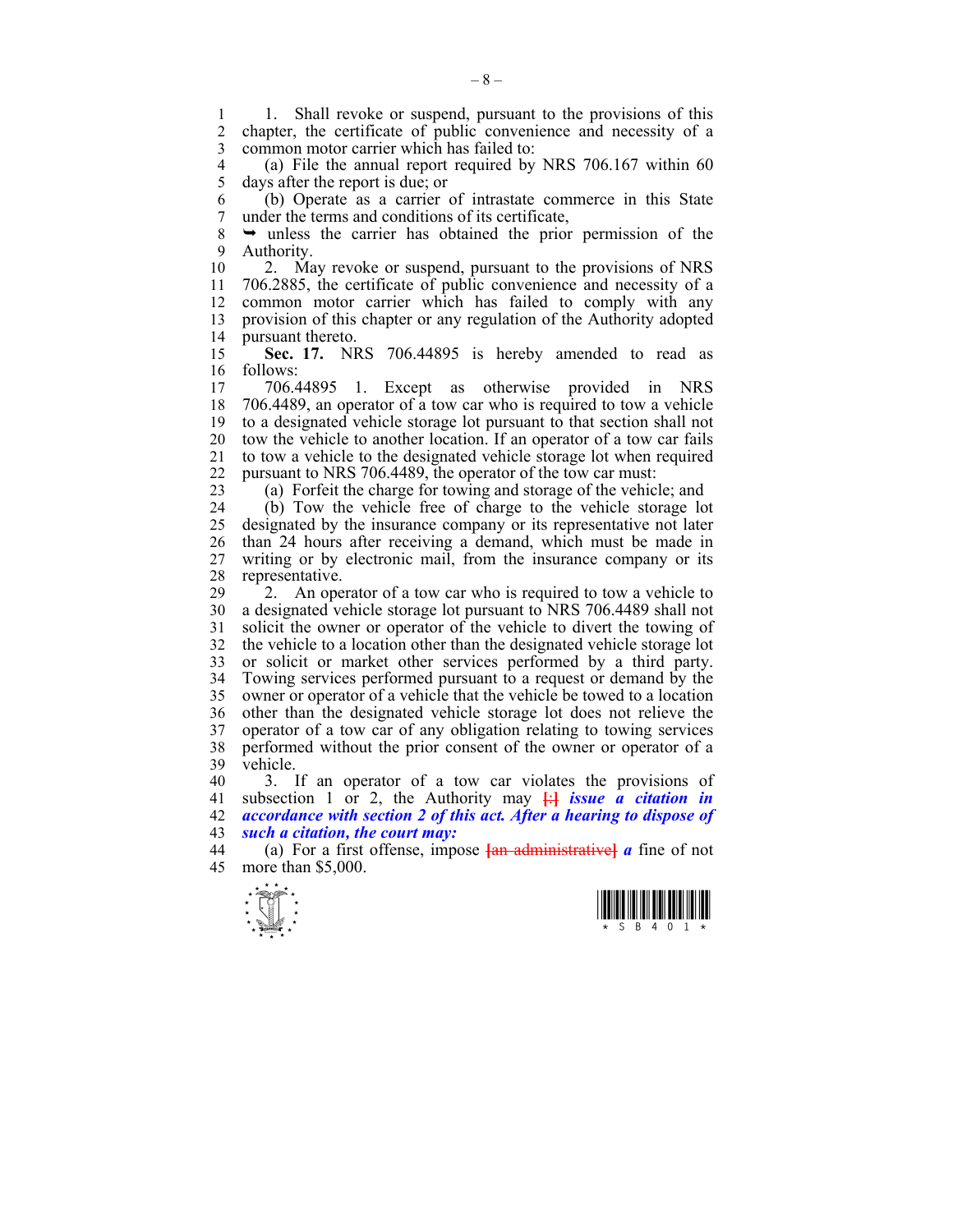$\frac{1}{x}$   $\frac{1}{s}$   $\frac{1}{s}$   $\frac{1}{s}$   $\frac{1}{s}$   $\frac{1}{s}$   $\frac{1}{s}$   $\frac{1}{s}$   $\frac{1}{s}$   $\frac{1}{s}$   $\frac{1}{s}$ 1 (b) For a second offense within a period of 24 consecutive 2 months impose  $\frac{1}{4}$  a fine of not more than \$10,000 months, impose *fan administrative a* fine of not more than \$10,000. 3 (c) For a third offense within a period of 24 consecutive months, 4 impose **{an administrative}** *a* fine of not more than \$15,000.<br>5 (d) For a fourth or subsequent offense within a period 5 (d) For a fourth or subsequent offense within a period of 24 6 consecutive months, impose  $\frac{1}{2}$  and  $\frac{1}{2}$  and  $\frac{1}{2}$  are of not more 7 than \$20,000. 8 **[**4. Before imposing a fine pursuant to subsection 3, the 9 Authority shall provide notice to the holder of the certificate of 10 **public convenience and necessity and conduct a hearing pursuant to** 11 the provisions of chapter 233B of NRS and NRS 706.286. 12 - 5. All administrative fines imposed and collected by the 13 Authority pursuant to this section are payable to the State Treasurer<br>14 and must be credited to a separate account to be used by the and must be credited to a separate account to be used by the 15 Authority to enforce the provisions of this chapter.**]** 16 **Sec. 18.** NRS 706.449 is hereby amended to read as follows: 17 706.449 The Authority may **[**impose an administrative fine**]** 18 *issue a citation in accordance with section 2 of this act for the*  19 *recovery of a civil penalty* pursuant to subsection **[**2**]** *1* of NRS 20 706.771 **[**on**]** *from* the owner or operator of a tow car who fails to 21 pay in a timely manner any charge required to be paid by subsection 22 2 of NRS 484D.470. 23 **Sec. 19.** NRS 706.461 is hereby amended to read as follows: 24 706.461 When: 25 1. A complaint has been filed with the Authority alleging that 26 any vehicle is being operated without a certificate of public 27 convenience and necessity or contract carrier's permit as required by 28 NRS 706.011 to 706.791, inclusive **[**;**]** *, and sections 2, 3 and 4 of*  29 *this act;* or 30 2. The Authority has reason to believe that any: 31 (a) Person is advertising to provide: 32 (1) The services of a fully regulated carrier in intrastate 33 commerce; or 34 (2) Towing services,  $35 \rightarrow$  without including the number of the person's certificate of public 36 convenience and necessity or permit in each advertisement; or 37 (b) Provision of NRS 706.011 to 706.791, inclusive, *and*  38 *sections 2, 3 and 4 of this act* is being violated,  $39 \rightarrow$  the Authority shall investigate the operations or advertising and 40 may **[**, after a hearing,**]** *issue a citation in accordance with section*  41 *2 of this act. After a hearing to dispose of such a citation, if the*  42 *court determines that the person cited has violated this subsection,*  43 *the court shall* order the owner or operator of the vehicle or the 44 person advertising to cease and desist from any operation or 45 advertising in violation of NRS 706.011 to 706.791, inclusive **[**. The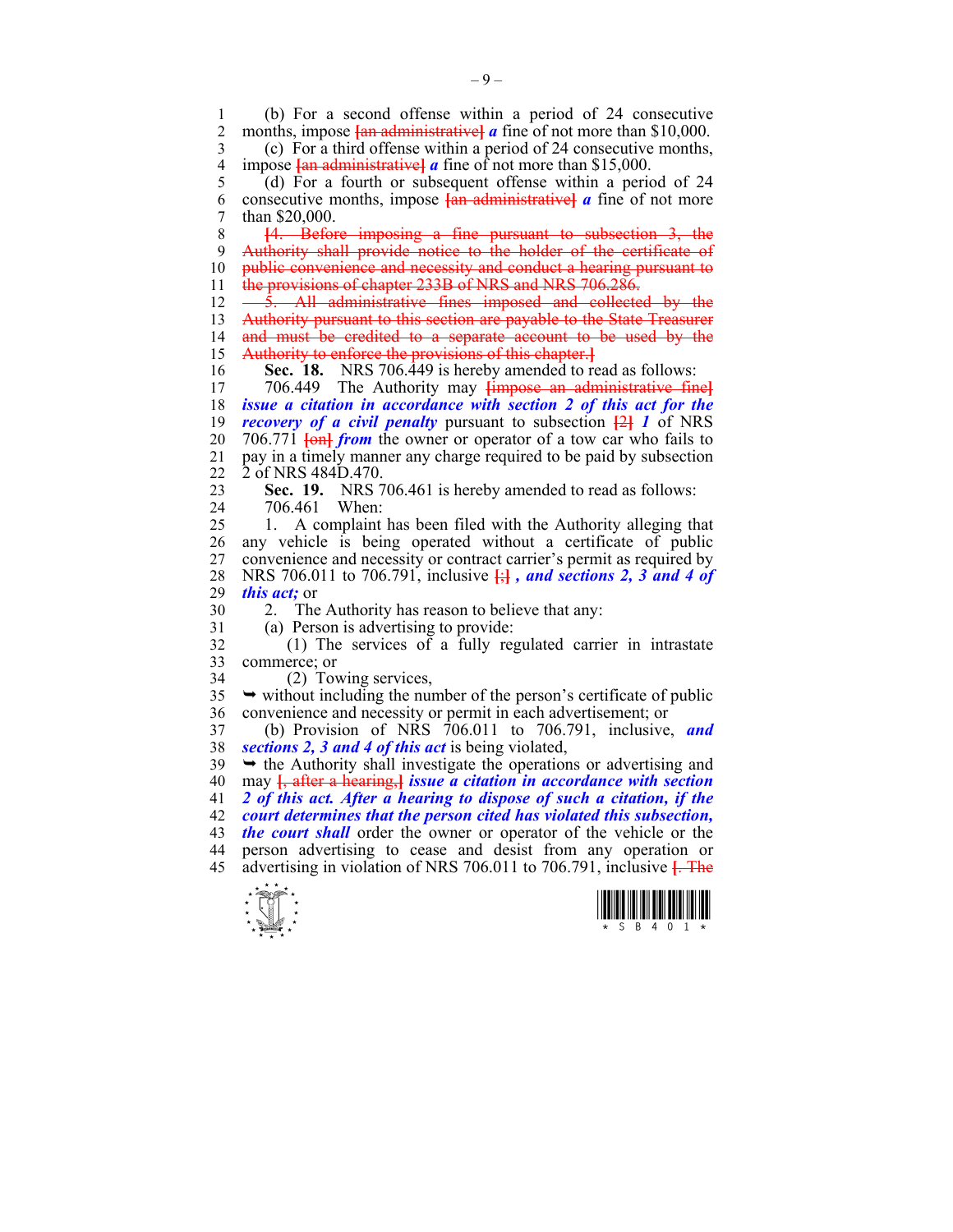1 Authority shall enforce compliance with the order pursuant to the 2 powers vested in the Authority by NRS 706.011 to 706.791,

3 inclusive, or by other law.**]** *, and sections 2, 3 and 4 of this act.* 

**Sec. 20.** NRS 706.566 is hereby amended to read as follows:<br>5 706.566 The Department may, in its discretion, where a fee

5 706.566 The Department may, in its discretion, where a fee or 6 other amount provided for in NRS 706.011 to 706.861, inclusive, 7 *and sections 2, 3 and 4 of this act* remains unpaid for more than 15 8 days and the person liable for it neglects or refuses to pay it for any 9 reason, direct that a civil action be commenced by the Attorney 10 General in a court of competent jurisdiction in the proper county for 11 the recovery of the fee or other amount.

12 **Sec. 21.** NRS 706.756 is hereby amended to read as follows: 13 706.756 1. Except as otherwise provided in subsection 2, any 14 person who:

15 (a) Operates a vehicle or causes it to be operated in any carriage 16 to which the provisions of NRS 706.011 to 706.861, inclusive, *and*  17 *sections 2, 3 and 4 of this act* apply without first obtaining a 18 certificate, permit or license, or in violation of the terms thereof;

19 (b) Fails to make any return or report required by the provisions 20 of NRS 706.011 to 706.861, inclusive, *and sections 2, 3 and 4 of*  21 *this act* or by the Authority or the Department pursuant to the 22 provisions of NRS 706.011 to 706.861, inclusive  $\frac{1}{2}$ *, and sections* 23 *2, 3 and 4 of this act;*

24 (c) Violates, or procures, aids or abets the violating of, any 25 provision of NRS 706.011 to 706.861, inclusive **[**;**]** *, and sections 2,*  26 *3 and 4 of this act;*

27 (d) Fails to obey any order, decision or regulation of the 28 Authority or the Department;<br>29 (e) Procures, aids or abets

29 (e) Procures, aids or abets any person in the failure to obey such 30 an order, decision or regulation of the Authority or the Department;

31 (f) Advertises, solicits, proffers bids or otherwise is held out to 32 perform transportation as a common or contract carrier in violation 33 of any of the provisions of NRS 706.011 to 706.861, inclusive  $\frac{1}{2}$ 34 *and sections 2, 3 and 4 of this act;*

- 
- 35 (g) Advertises as providing:
- 
- 36 (1) The services of a fully regulated carrier; or
- 37 (2) Towing services,

 $38 \rightarrow$  without including the number of the person's certificate of public 39 convenience and necessity or contract carrier's permit in each 40 advertisement;

41 (h) Knowingly offers, gives, solicits or accepts any rebate, 42 concession or discrimination in violation of the provisions of this 43 chapter:

44 (i) Knowingly, willfully and fraudulently seeks to evade or 45 defeat the purposes of this chapter;



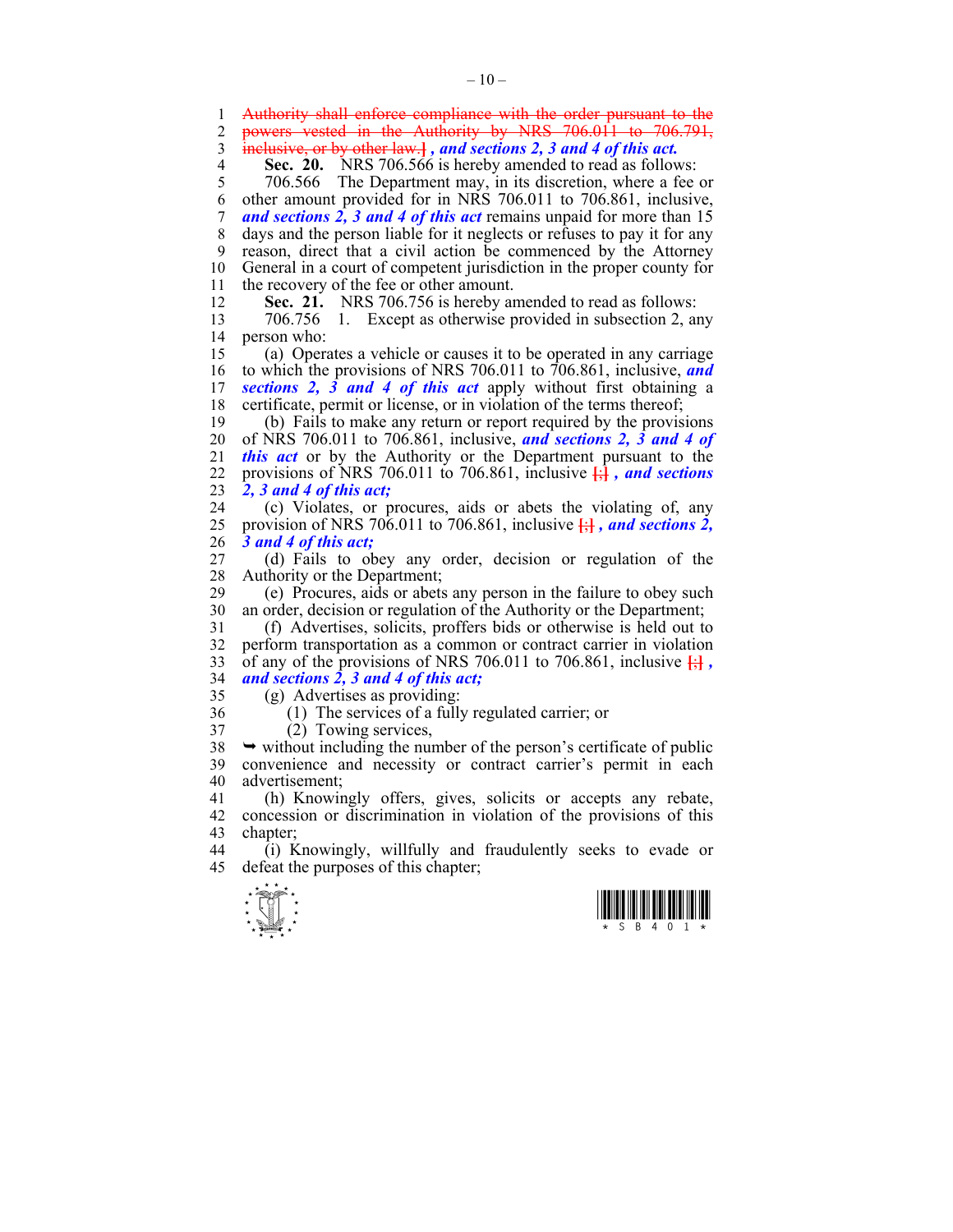1 (j) Operates or causes to be operated a vehicle which does not have the proper identifying device;

3 (k) Displays or causes or permits to be displayed a certificate, 4 permit, license or identifying device, knowing it to be fictitious or to 5 have been cancelled, revoked, suspended or altered: have been cancelled, revoked, suspended or altered;

6 (l) Lends or knowingly permits the use of by one not entitled 7 thereto any certificate, permit, license or identifying device issued to 8 the person so lending or permitting the use thereof; or

9 (m) Refuses or fails to surrender to the Authority or Department 10 any certificate, permit, license or identifying device which has been 11 suspended, cancelled or revoked pursuant to the provisions of this 12 chapter,

 $13 \rightarrow$  is guilty of a misdemeanor, and upon conviction thereof shall be 14 punished by a fine of not less than \$100 nor more than \$1,000, or by 15 imprisonment in the county jail for not more than 6 months, or by 16 both fine and imprisonment.

17 2. Any person who, in violation of the provisions of NRS 18 706.386, operates as a fully regulated common motor carrier without 19 first obtaining a certificate of public convenience and necessity or 20 any person who, in violation of the provisions of NRS 706.421, 21 operates as a contract motor carrier without first obtaining a permit 22 is guilty of a misdemeanor and shall be punished:

23 (a) For a first offense within a period of 12 consecutive months, 24 by a fine of not less than \$500 nor more than \$1,000. In addition to 25 the fine, the person may be punished by imprisonment in the county 26 iail for not more than 6 months.

27 (b) For a second offense within a period of 12 consecutive 28 months and for each subsequent offense that is committed within a 29 period of 12 consecutive months of any prior offense under this 30 subsection, by a fine of \$1,000. In addition to the fine, the person 31 may be punished by imprisonment in the county jail for not more 32 than 6 months.

33 3. Any person who, in violation of the provisions of NRS 34 706.386, operates or permits the operation of a vehicle in passenger 35 service without first obtaining a certificate of public convenience 36 and necessity is guilty of a gross misdemeanor.

37 4. **[**If a law enforcement officer witnesses a violation of any 38 provision of subsection 2 or 3, the law enforcement officer may 39 eause the vehicle to be towed immediately from the scene and 40 **impounded in accordance with NRS 706.476.** 

41  $\frac{5.1}{2}$  The fines provided in this section are mandatory and must 42 not be reduced under any circumstances by the court.

43 **[**6.**]** *5.* Any bail allowed must not be less than the appropriate 44 fine provided for by this section.



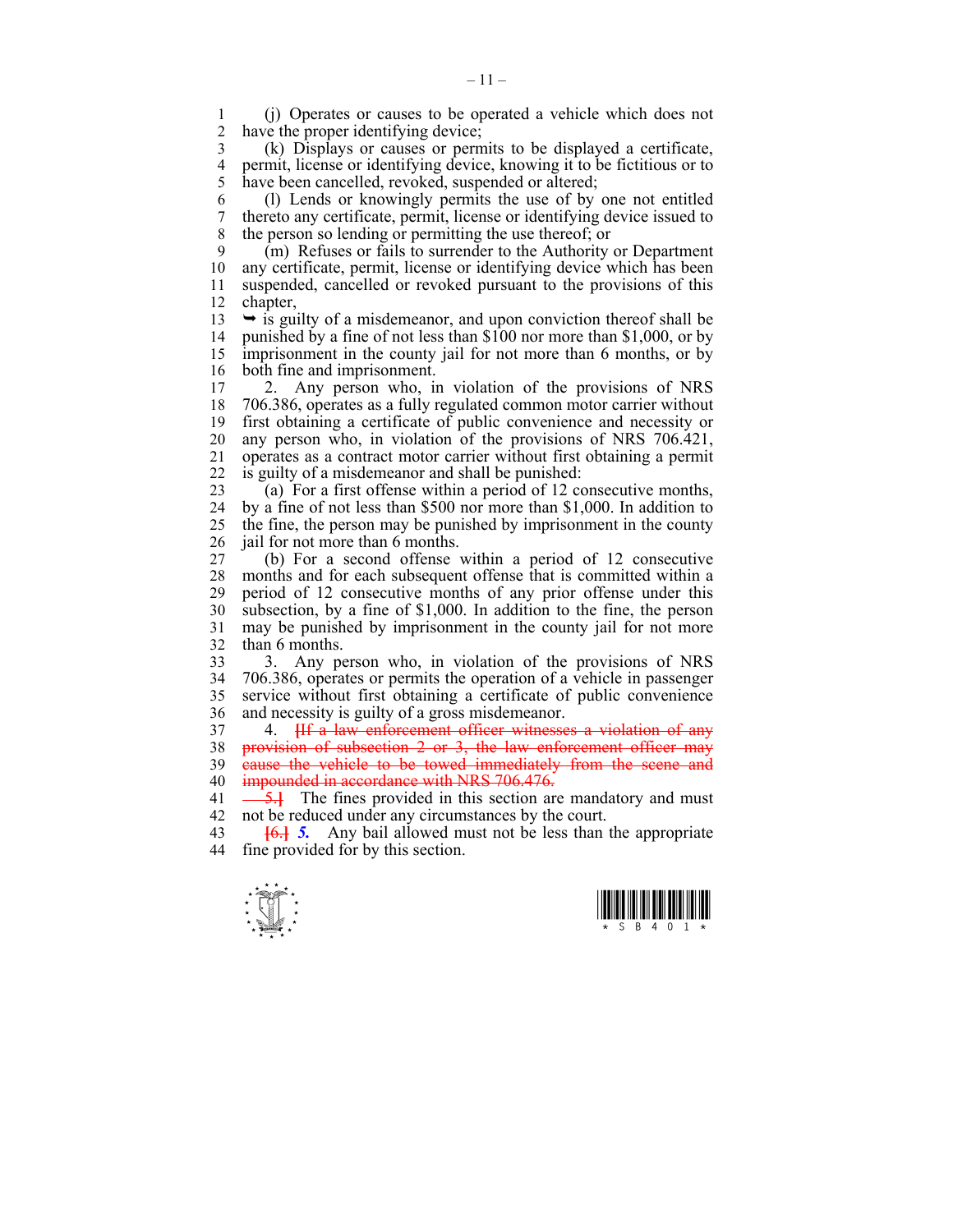**Sec. 22.** NRS 706.758 is hereby amended to read as follows:<br>2 706.758 1 It is unlawful for any person to advertise servic

2 706.758 1. It is unlawful for any person to advertise services 3 for which a certificate of public convenience and necessity or a 4 contract carrier's permit is required pursuant to NRS 706.011 to  $5$  706.791, inclusive, and sections 2, 3 and 4 of this act, unless the 5 706.791, inclusive, *and sections 2, 3 and 4 of this act,* unless the 6 person has been issued such a certificate or permit.

7 2. **[**If, after notice and**]** *The Authority may issue a citation in*  8 *accordance with section 2 of this act to a person who is suspected*  9 *of engaging in advertising in a manner that violates the provisions*  10 *of this section. After* a hearing **[**, the Authority**]** *to dispose of such a*  11 *citation, if the court* determines that **[**a**]** *the* person has engaged in 12 advertising in a manner that violates the provisions of this section, 13 the **[**Authority**]** *court* may, in addition to any penalty, punishment or 14 disciplinary action authorized by the provisions of NRS 706.011 to 15 706.791, inclusive, *and sections 2, 3 and 4 of this act,* issue an 16 order to the person to cease and desist the unlawful advertising and 17 to:  $\alpha$ :

18 (a) Cause any telephone number included in the advertising, 19 other than a telephone number to a provider of paging services, to be 20 disconnected.

21 (b) Request the provider of paging services to change the 22 number of any beeper which is included in the advertising or 23 disconnect the paging services to such a beeper, and to inform the 24 provider of paging services that the request is made pursuant to this 25 section.

26 3. **[**If**]** *An order issued pursuant to subsection 2 must provide*  27 *that if* a person fails to comply with paragraph (a) of subsection 2 28 within 5 days after the date that the person receives an order 29 pursuant to subsection 2, the Authority may request the Commission 30 to order the appropriate provider of telephone service to disconnect 31 any telephone number included in the advertisement, except for a 32 telephone number to a provider of paging services. If a person fails 33 to comply with paragraph (b) of subsection 2 within 5 days after the 34 date the person receives an order pursuant to subsection 2, the 35 Authority may request the provider of paging services to switch 36 the beeper number or disconnect the paging services provided to the 37 person, whichever the provider deems appropriate.

38 4. If the provider of paging services receives a request from a 39 person pursuant to subsection 2 or a request from the Authority 40 pursuant to subsection 3, it shall:

41 (a) Disconnect the paging service to the person; or

42 (b) Switch the beeper number of the paging service provided to 43 the person.

 $44 \rightarrow$  If the provider of paging services elects to switch the number 45 pursuant to paragraph (b), the provider shall not forward or offer to



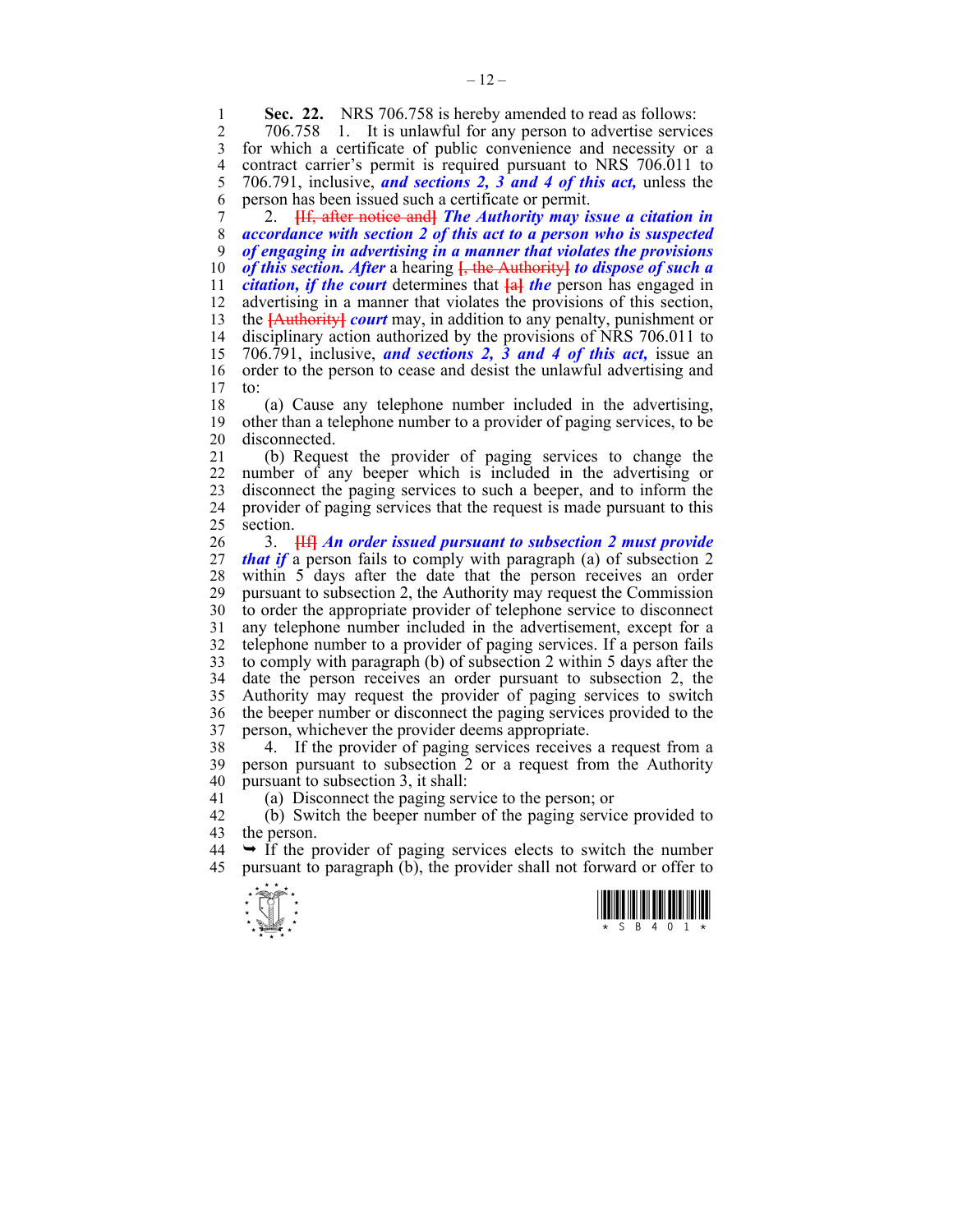1 forward the paging calls from the previous number, or provide or 2 offer to provide a recorded message that includes the new beeper 3 number.

4 5. As used in this section:<br>5 (a) "Advertising" includes.

5 (a) "Advertising" includes, but is not limited to, the issuance of 6 any sign, card or device, or the permitting or allowing of any sign or 7 marking on a motor vehicle, in any building, structure, newspaper, 8 magazine or airway transmission, on the Internet or in any directory 9 under the listing of "fully regulated carrier" with or without any 10 limiting qualifications.

11 (b) "Beeper" means a portable electronic device which is used to 12 page the person carrying it by emitting an audible or a vibrating 13 signal when the device receives a special radio signal.

14 (c) "Provider of paging services" means an entity, other than a 15 public utility, that provides paging service to a beeper.

16 (d) "Provider of telephone service" has the meaning ascribed to 17 it in NRS 707 355 it in NRS 707.355.

18 **Sec. 23.** NRS 706.771 is hereby amended to read as follows:

19 706.771 1. Any person or any agent or employee thereof, 20 who violates any provision of this chapter, any lawful regulation of 21 the Authority or any lawful tariff on file with the Authority or who 22 fails, neglects or refuses to obey any lawful order of the Authority or 23 any court order for whose violation a civil penalty is not otherwise 24 prescribed is liable to a penalty of not more than \$10,000 for any 25 violation. The penalty may be recovered *after a hearing to dispose*  26 *of a citation issued in accordance with section 2 of this act or* in 27 **[**a**]** *another* civil action upon the complaint of the Authority in any

28 court of competent jurisdiction **[**.**]** *, as applicable.* 2. **Hetal Histority does not bring an action to recover the** 30 penalty prescribed by subsection 1, the Authority may impose an 31 administrative fine of not more than \$10,000 for any violation of a 32 provision of this chapter or any rule, regulation or order adopted or 33 issued by the Authority or Department pursuant to the provisions of 34 this chapter. Except as otherwise provided in NRS 706.1519, a fine 35 imposed by the Authority may be recovered by the Authority only 36 after notice is given and a hearing is held pursuant to the provisions 37 of chapter 233B of NRS.  $38 \quad -3.$  All administrative fines imposed and collected by the 39 Authority pursuant to subsection 2 are payable to the State Treasurer 40 and must be credited to a separate account to be used by the 41 Authority to enforce the provisions of this chapter.

42  $\rightarrow$  **4.** A penalty for fine **[**decrearch pursuant to this section is not 43 a cost of service for purposes of rate making.



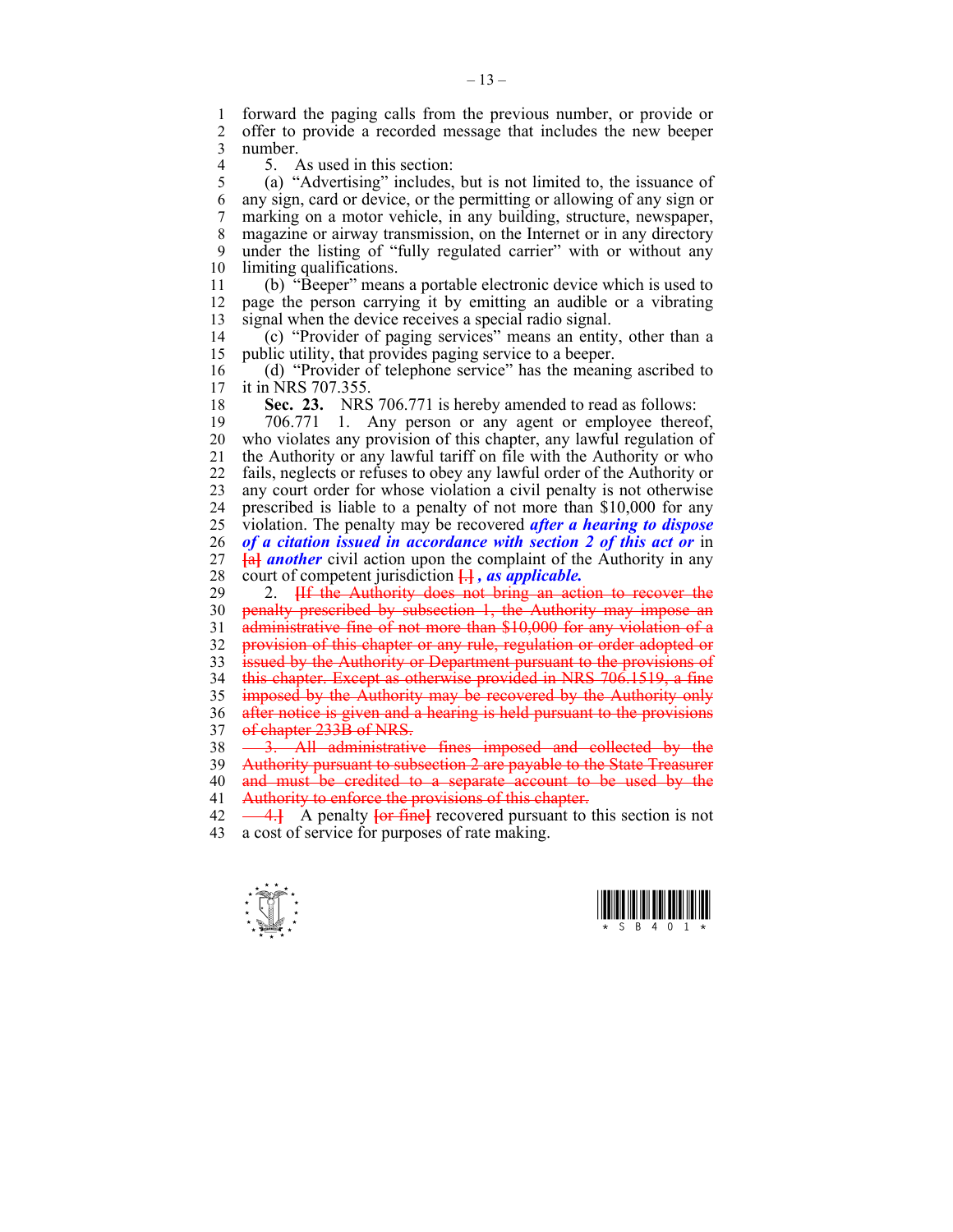**Sec. 24.** NRS 706.881 is hereby amended to read as follows:<br>2 706.881 1 The provisions of NRS 372B 160 and 706.8811

2 706.881 1. The provisions of NRS 372B.160 and 706.8811 to 3 706.885, inclusive, *and sections 5, 6 and 7 of this act* apply to any 4 county:<br> $\begin{array}{cc} 4 & \text{county:} \\ 5 & 4 \end{array}$ 

(a) Whose population is  $700,000$  or more; or

6 (b) For whom regulation by the Taxicab Authority is not 7 required, if the board of county commissioners of the county has 8 enacted an ordinance approving the inclusion of the county within 9 the jurisdiction of the Taxicab Authority.

10 2. Upon receipt of a certified copy of such an ordinance from a 11 county for whom regulation by the Taxicab Authority is not 12 required, the Taxicab Authority shall exercise its regulatory 13 authority pursuant to NRS 706.8811 to 706.885, inclusive, *and*  14 *sections 5, 6 and 7 of this act* within that county.

15 3. Within any such county, the provisions of this chapter which 16 confer regulatory authority over taxicab motor carriers upon the 17 Nevada Transportation Authority do not apply. Nevada Transportation Authority do not apply.

18 **Sec. 25.** NRS 706.8811 is hereby amended to read as follows:

19 706.8811 As used in NRS 706.881 to 706.885, inclusive, *and*  20 *sections 5, 6 and 7 of this act,* unless the context otherwise requires, 21 the words and terms defined in NRS 706.8812 to 706.8817, 22 inclusive, have the meanings ascribed to them in those sections.

23 **Sec. 26.** NRS 706.88185 is hereby amended to read as 24 follows:

25 706.88185 **[**1.**]** When the Taxicab Authority has reason to 26 believe that any provision of NRS 706.881 to 706.885, inclusive, 27 *and sections 5, 6 and 7 of this act* is being violated, the Taxicab 28 Authority shall investigate the alleged violation **[**.**]** *and may issue a*  29 *citation in accordance with section 5 of this act.* After a hearing 30 **[**the Taxicab Authority**]** *to dispose of such a citation, the court* may 31 issue an order requiring that the certificate holder cease and desist 32 from any action that is in violation of NRS 706.881 to 706.885, 33 inclusive **[**.

34 - 2. The Taxicab Authority shall enforce an order issued 35 pursuant to subsection 1 in accordance with the provisions of NRS 36 706.881 to 706.885, inclusive.**]** *, and sections 5, 6 and 7 of this act.*

37 **Sec. 27.** NRS 706.8822 is hereby amended to read as follows: 38 706.8822 The Administrator shall conduct administrative 39 hearings and make final decisions, subject to appeal by any 40 aggrieved party to the Taxicab Authority, **[**in the following matters:

 $41 \quad -1.$  Any violation relating to the issuance of or transfer of 42 license plates for motor carriers required by either the Taxicab

- 43 Authority or the Department of Motor Vehicles; 44 - 2. Complaints against certificate holders;
- 45 <del>3. Complaints against taxicab drivers;</del>



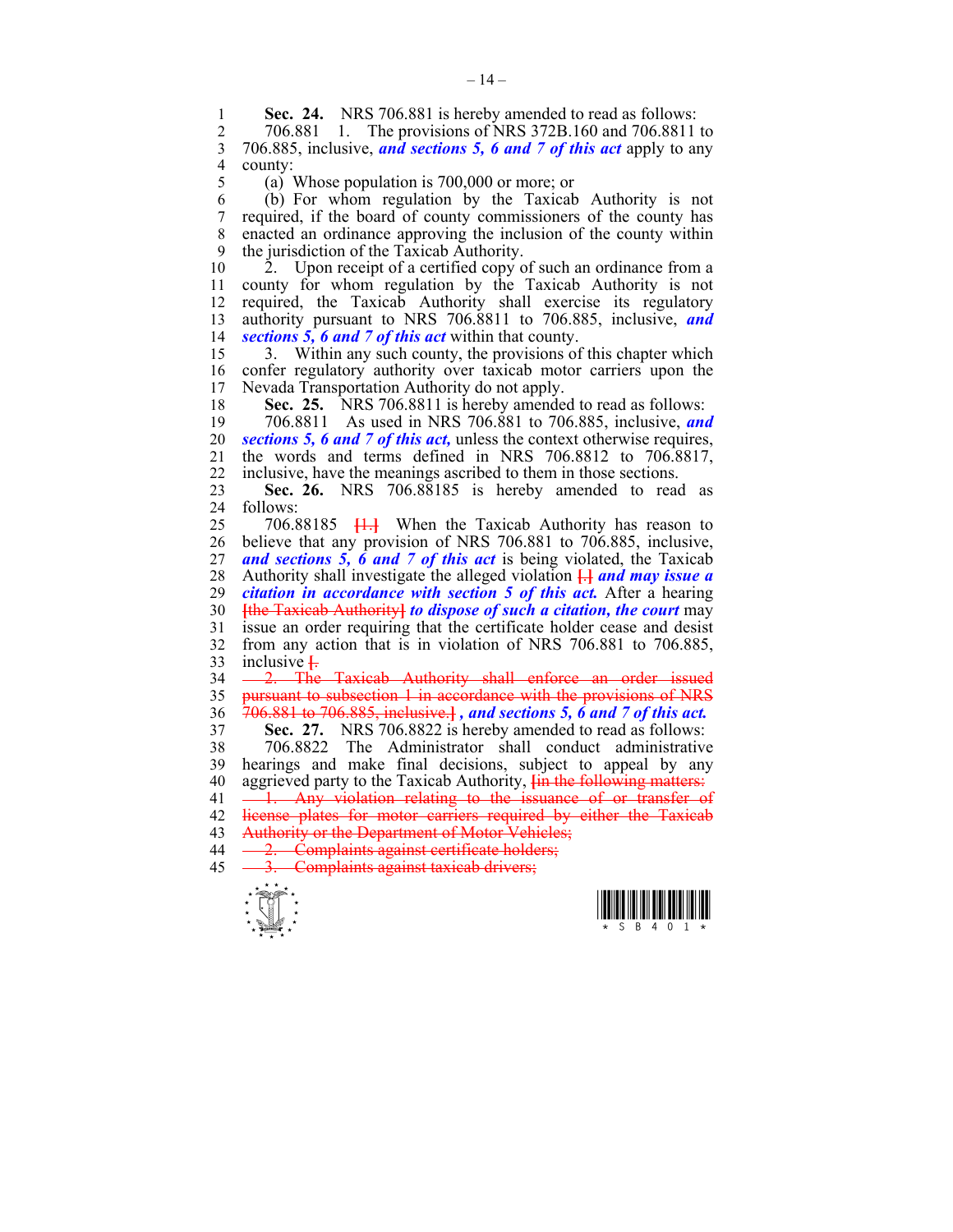$\frac{1}{x}$   $\frac{1}{s}$   $\frac{1}{s}$   $\frac{1}{s}$   $\frac{1}{s}$   $\frac{1}{s}$   $\frac{1}{s}$   $\frac{1}{s}$   $\frac{1}{s}$   $\frac{1}{s}$   $\frac{1}{s}$ 1 4. Applications**]** *regarding applications* for **[**, or suspension or 2 revocation of,**}** drivers<sup>7</sup> permits which may be required by the 3 Administrator *.* **[**; and 4 5. **Imposition of monetary penalties.**<br>5 **Sec. 28.** NRS 706.8827 is hereby am 5 **Sec. 28.** NRS 706.8827 is hereby amended to read as follows: 6 706.8827 1. A person shall not engage in the taxicab business 7 unless the person: 8 (a) Holds a certificate of public convenience and necessity from 9 the Public Service Commission of Nevada issued before July 1, 10 1981, which has not been transferred, revoked or suspended *;* **[**by 11 the Taxicab Authority; or 12 (b) Currently holds a certificate of public convenience and 13 necessity from the Taxicab Authority as provided in this section. 14 2. Upon the filing of an application for a certificate of public 15 convenience and necessity, the Taxicab Authority shall fix a time 16 and place for a hearing thereon. The Taxicab Authority shall issue 17 the certificate if it finds that: 18 (a) The applicant is fit, willing and able to perform the services 19 of a taxicab motor carrier; 20 (b) The proposed operation will be consistent with the 21 legislative policies set forth in NRS 706.151; 22 (c) The granting of the certificate will not unreasonably and 23 adversely affect other carriers operating in the territory for which 24 the certificate is sought; 25 (d) The holders of existing certificates will not meet the needs of 26 the territory for which the certificate is sought if the certificate is not 27 granted; and 28 (e) The proposed service will benefit the public and the taxicab 29 business in the territory to be served. 30 3. The applicant for a certificate has the burden of proving to 31 the Taxicab Authority that the proposed operation will meet the 32 requirements of subsection 2. The Taxicab Authority shall not find 33 that the potential creation of competition in a territory which may be 34 caused by the granting of a certificate, by itself, will unreasonably 35 and adversely affect other carriers operating in the territory for the 36 purposes of paragraph (c) of subsection 2. 37 4. The applicant must submit an application fee of \$200, which 38 must not be refunded, with the application. The applicant must also 39 pay those amounts which are billed to the applicant by the Authority 40 for reasonable costs incurred by it in conducting an investigation or 41 hearing regarding the applicant **[**.**]** *for the purposes of issuing a*  42 *certificate of public convenience and necessity.* 43 5. The Taxicab Authority may attach to the exercise of the 44 rights granted by the certificate any terms and conditions which in 45 its judgment the public interest may require.



 $-15-$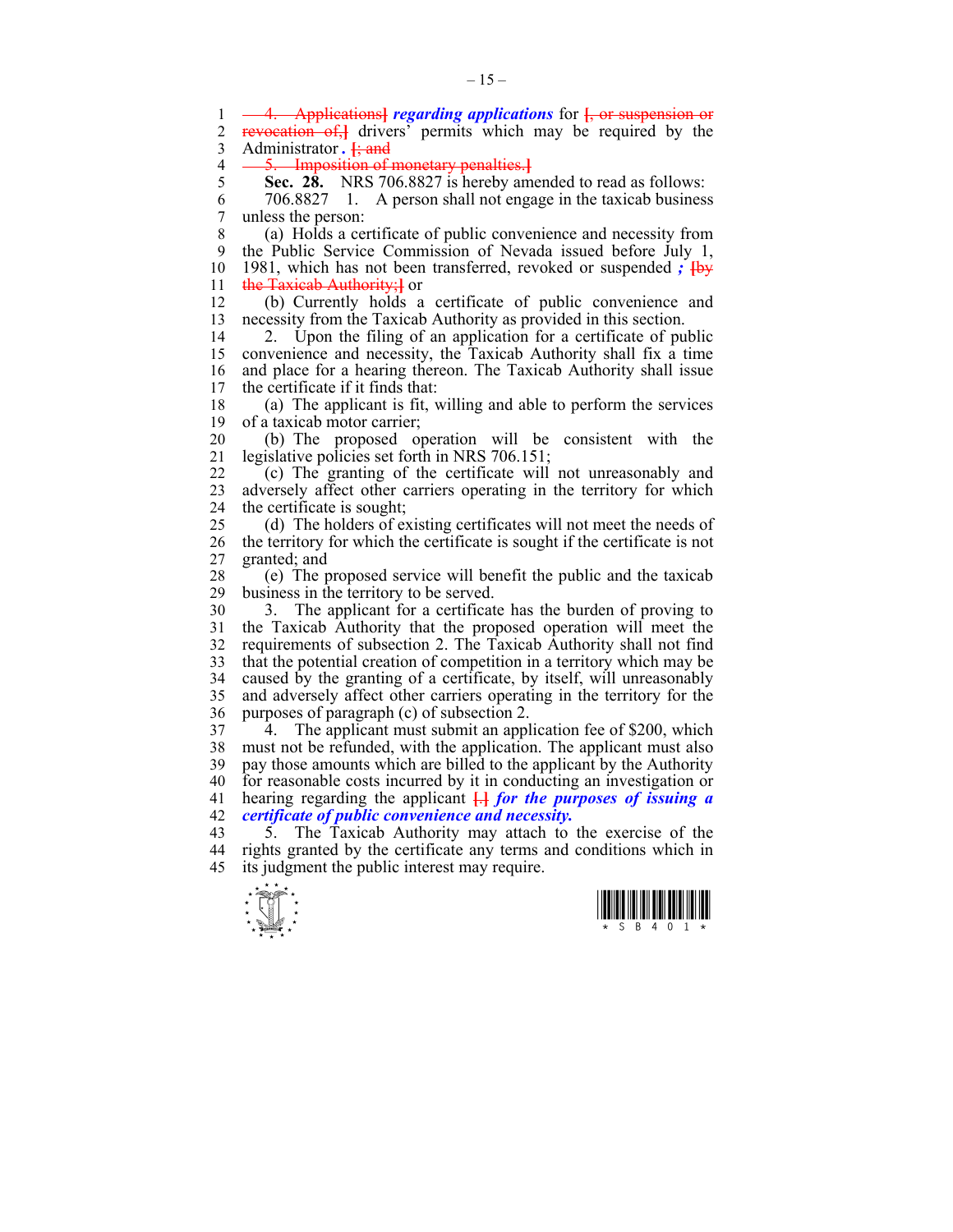1 6. The Taxicab Authority may dispense with the hearing on the 2 application if upon the expiration of the time fixed in the notice of 2 application if, upon the expiration of the time fixed in the notice of 3 the hearing, no protest against the granting of the certificate has 4 been filed by or on behalf of any person.

5 7. Any person who has been denied a certificate of public 6 convenience and necessity after a hearing may not file a similar 7 application with the Taxicab Authority covering the same type of 8 service and over the same route or routes or in the same territory for 9 which the certificate of public convenience and necessity was 10 denied except after the expiration of 180 days from the date the 11 certificate was denied.

12 **Sec. 29.** NRS 706.8829 is hereby amended to read as follows:

13 706.8829 1. A certificate holder shall maintain a uniform 14 system of accounts in which all business transacted by the certificate 15 holder is recorded. The accounts must be:

16 (a) Kept in a form prescribed by the Taxicab Authority;

 $(b)$  Before May 15 of each year, submitted to the Taxicab 18 Authority in an annual report in the form and detail prescribed by 19 the Taxicab Authority;

20 (c) Retained for a period of 3 years after their receipt back from 21 the Taxicab Authority; and

22 (d) Supplemented with such additional information as the 23 Taxicab Authority may require.

24 2. The Taxicab Authority may examine the books, accounts, 25 records, minutes and papers of a certificate holder at any reasonable 26 time to determine their correctness and whether they are maintained 27 in accordance with the regulations adopted by the Taxicab 28 Authority.

29 3. If a certificate holder fails to comply with any provision of 30 this section in a timely manner, the **[**Administrator, after**]** *Taxicab*  31 *Authority may issue a citation in accordance with section 5 of this*  32 *act. After a* hearing **[**,**]** *to dispose of such a citation, if the court*  33 *determines that a certificate holder failed to comply with any*  34 *provision of this section, the court* may impose a fine of not more 35 than \$1,000, **[**commence proceedings to**]** suspend or revoke the 36 certificate of public convenience and necessity of the certificate 37 holder, or both impose a fine and **[**commence such proceedings.**]** 38 *suspend or revoke the certificate of public convenience and*  39 *necessity of the certificate holder.*

40 **Sec. 30.** NRS 706.8848 is hereby amended to read as follows:

41 706.8848 1. If a driver violates any provision of NRS 42 706.8844 to 706.8847, inclusive, the **[**Administrator**]** *Taxicab*  43 *Authority may issue a citation in accordance with section 5 of this*  44 *act. After a hearing to dispose of such a citation, the court* may 45 impose the following sanctions:



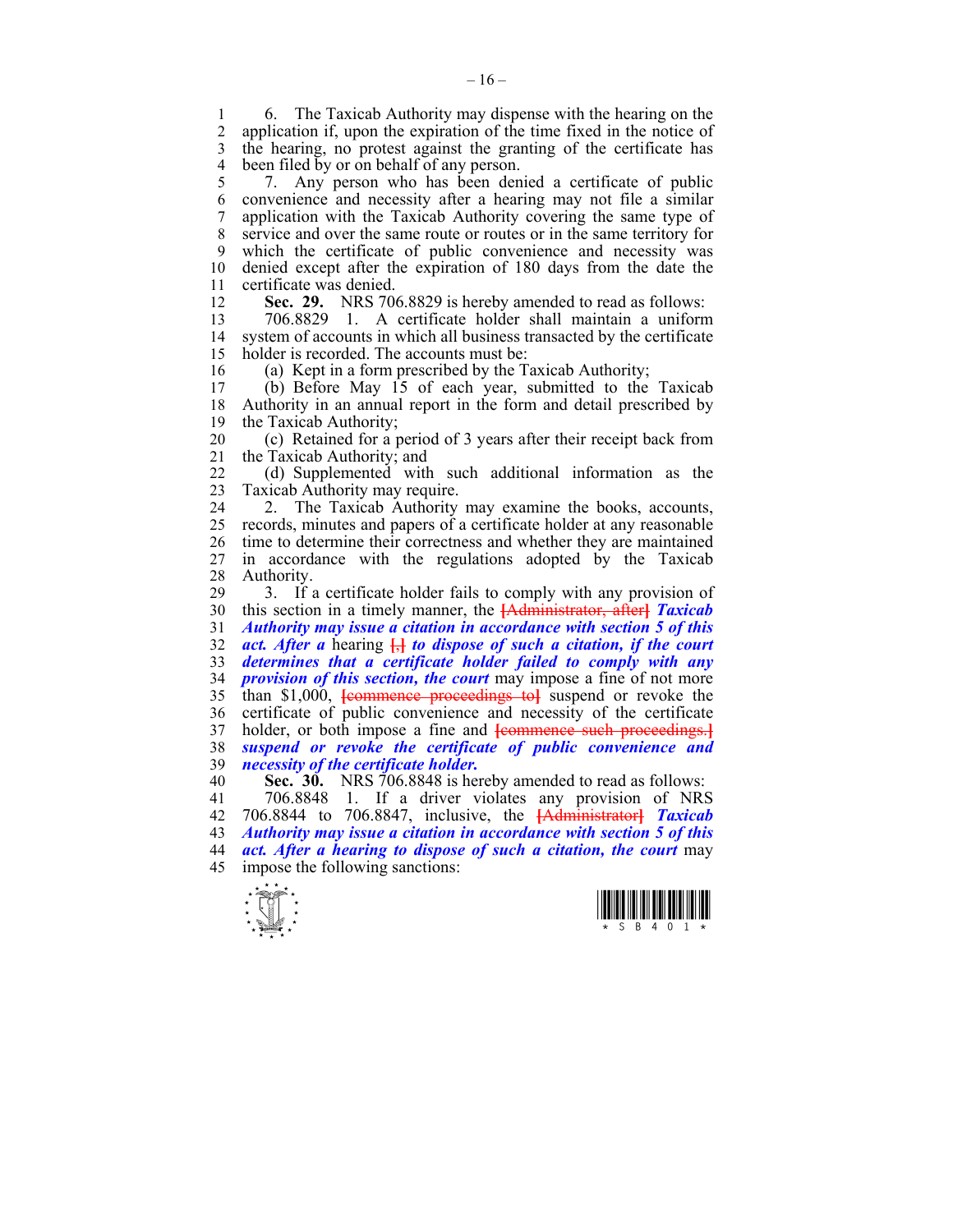1 (a) First offense: Warning notice or a fine of not more than \$100, or both warning and fine.

3 (b) Second offense: 1 to 3 days' suspension of a driver's permit 4 or a fine of not more than \$200, or both suspension and fine.<br>5 (c) Third offense: 4 to 6 days' suspension of a driver's p

5 (c) Third offense: 4 to 6 days' suspension of a driver's permit or 6 a fine of not more than \$300, or both suspension and fine.

7 (d) Fourth offense: 10 days' suspension of a driver's permit or a fine of not more than \$500, or both suspension and fine.

9 (e) Fifth offense: Revocation of a driver's permit or a fine of not more than \$500, or both revocation and fine.

11 2. Only violations occurring in the 12 months immediately 12 preceding the most current violation shall be considered for the 13 purposes of subsection 1. The **[**Administrator**]** *court* shall inspect 14 the driver's record for that period to compute the number of offenses 15 committed.

16 **[**3. The Administrator shall conduct a hearing prior to suspension or revocation of a driver's permit or imposing a fine 18 under this section or NRS 706.8849.**]**

19 **Sec. 31.** NRS 706.8849 is hereby amended to read as follows:

20 706.8849 1. If a taxicab is equipped with a taximeter, the 21 taxicab driver shall:

22 (a) Ensure that the fare indicator on the taximeter of the taxicab 23 reads zero before the time that the taxicab is engaged.

24 (b) Ensure that the taximeter of the taxicab is engaged while the 25 taxicab is on hire.

26 (c) Not make any charge for the transportation of a passenger 27 other than the charge shown on the taximeter.

28 (d) Not alter, manipulate, tamper with or disconnect a sealed taximeter or its attachments nor make any change in the mechanical 30 condition of the wheels, tires or gears of a taxicab with intent to 31 cause false registration on the taximeter of the passenger fare.

32 (e) Not permit any person or persons other than the person who 33 has engaged the taxicab to ride therein unless the person who has 34 engaged the taxicab requests that the other person or persons ride in 35 the taxicab. If more than one person is loaded by the taxicab driver 36 as set forth in this paragraph, the driver shall, when one of the 37 persons leaves the taxicab, charge that person the fare on the meter 38 and reset the taximeter.

39 2. A taxicab driver shall:

40 (a) Not remove or alter fare schedules which have been posted 41 in the taxicab by the certificate holder.

42 (b) Not drive a taxicab or go on duty while under the influence 43 of, or impaired by, any controlled substance, dangerous drug, or 44 intoxicating liquor or drink intoxicating liquor while on duty.



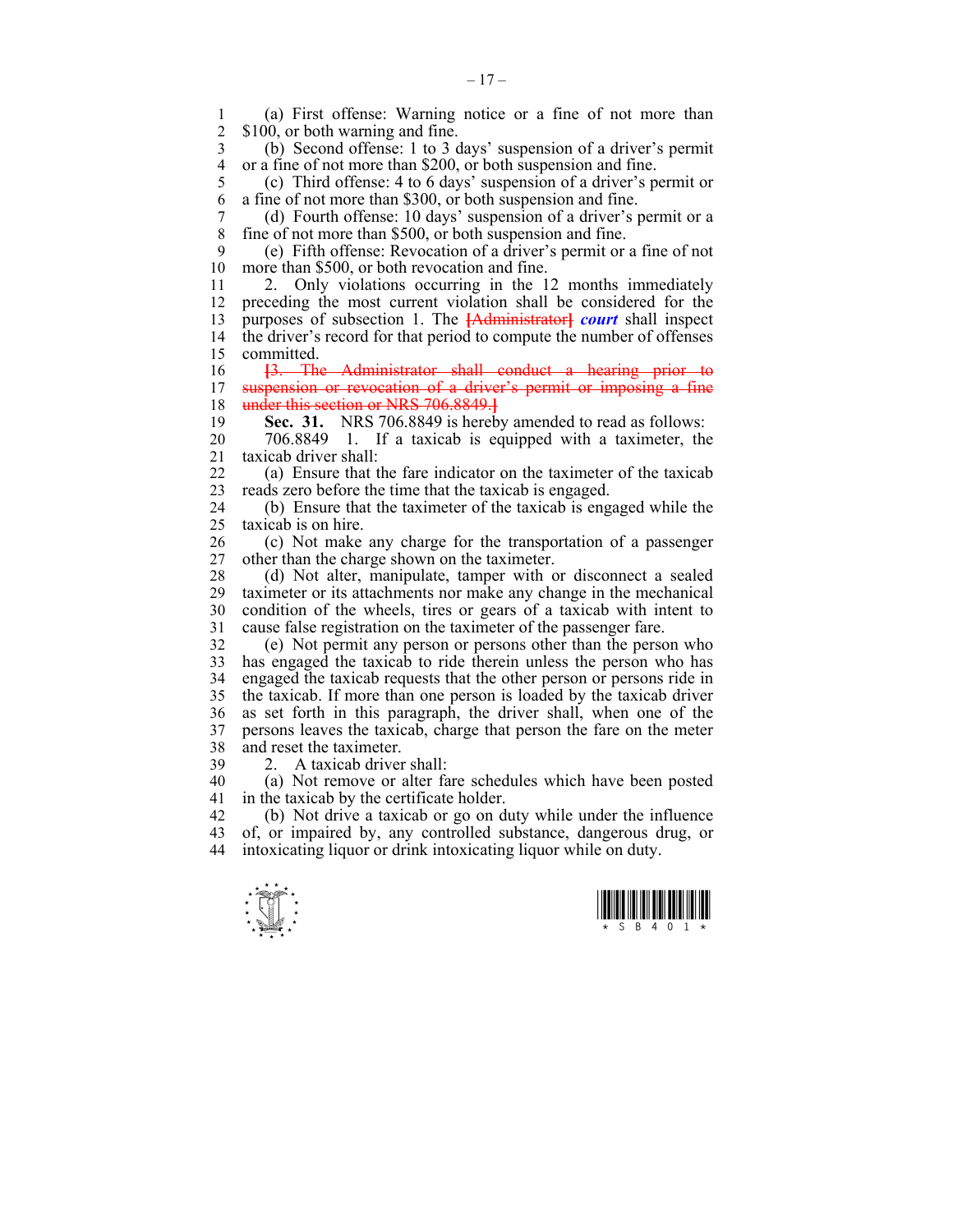1 (c) Not use or consume controlled substances or dangerous 2 drugs which impair a person's ability to operate a motor vehicle at 3 any time, or use or consume any other controlled substances or 4 dangerous drugs at any time except in accordance with a lawfully issued prescription. issued prescription.

6 (d) Not operate a taxicab without a valid driver's permit issued 7 pursuant to NRS 706.8841 and a valid driver's license issued 8 pursuant to NRS 483.325 in the driver's possession.

9 (e) Obey all provisions and restrictions of the certificate of 10 public convenience and necessity issued to the driver's employer or 11 the certificate holder with whom the driver contracts.

12 3. If a driver violates any provision of subsection 1 or 2, the 13 **[**Administrator**]** *Taxicab Authority may issue a citation in*  14 *accordance with section 5 of this act. After a hearing to dispose of*  15 *such a citation, the court* may **[**, after a hearing,**]** impose the 16 following sanctions:

17 (a) For a first offense, 1 to 5 days' suspension of a driver's 18 permit or a fine of not more than \$100, or both suspension and fine.

19 (b) For a second offense, 6 to 20 days' suspension of a driver's 20 permit or a fine of not more than \$300, or both suspension and fine.

21 (c) For a third offense, a fine of not more than \$500.

 $22 \rightarrow$  In addition to the other penalties set forth in this subsection, the 23 **[**Administrator**]** *court* may revoke a driver's permit for any violation 24 of a provision of paragraph (b) of subsection 2.

25 4. Only violations occurring in the 12 months immediately 26 preceding the most current violation may be considered for the 27 purposes of subsection 3. The **[**Administrator**]** *court* shall inspect 28 the driver's record for that period to compute the number of offenses 29 committed.

30 **Sec. 32.** NRS 706.885 is hereby amended to read as follows:

31 706.885 1. Any person who knowingly makes or causes to be 32 made, either directly or indirectly, a false statement on an 33 application, account or other statement required by the Taxicab 34 Authority or the Administrator or who violates any of the provisions 35 of NRS 706.881 to 706.885, inclusive, *and sections 5, 6 and 7 of*  36 *this act* is guilty of a misdemeanor.

37 2. The Taxicab Authority **[**or Administrator**]** may **[**at any time, 38 for good cause shown and upon at least 5 days' notice**]** *issue a*  39 *citation in accordance with section 5 of this act* to the grantee of 40 any certificate or driver's permit **[**, and after a hearing unless waived 41 by the grantee, penalize the grantee of a certificate to a maximum 42 amount of \$15,000 or penalize the grantee of a driver's permit to a 43 maximum amount of \$500 or suspend or revoke the certificate or 44 driver's permit granted by the Taxicab Authority or Administrator, 45 respectively,**]** for:



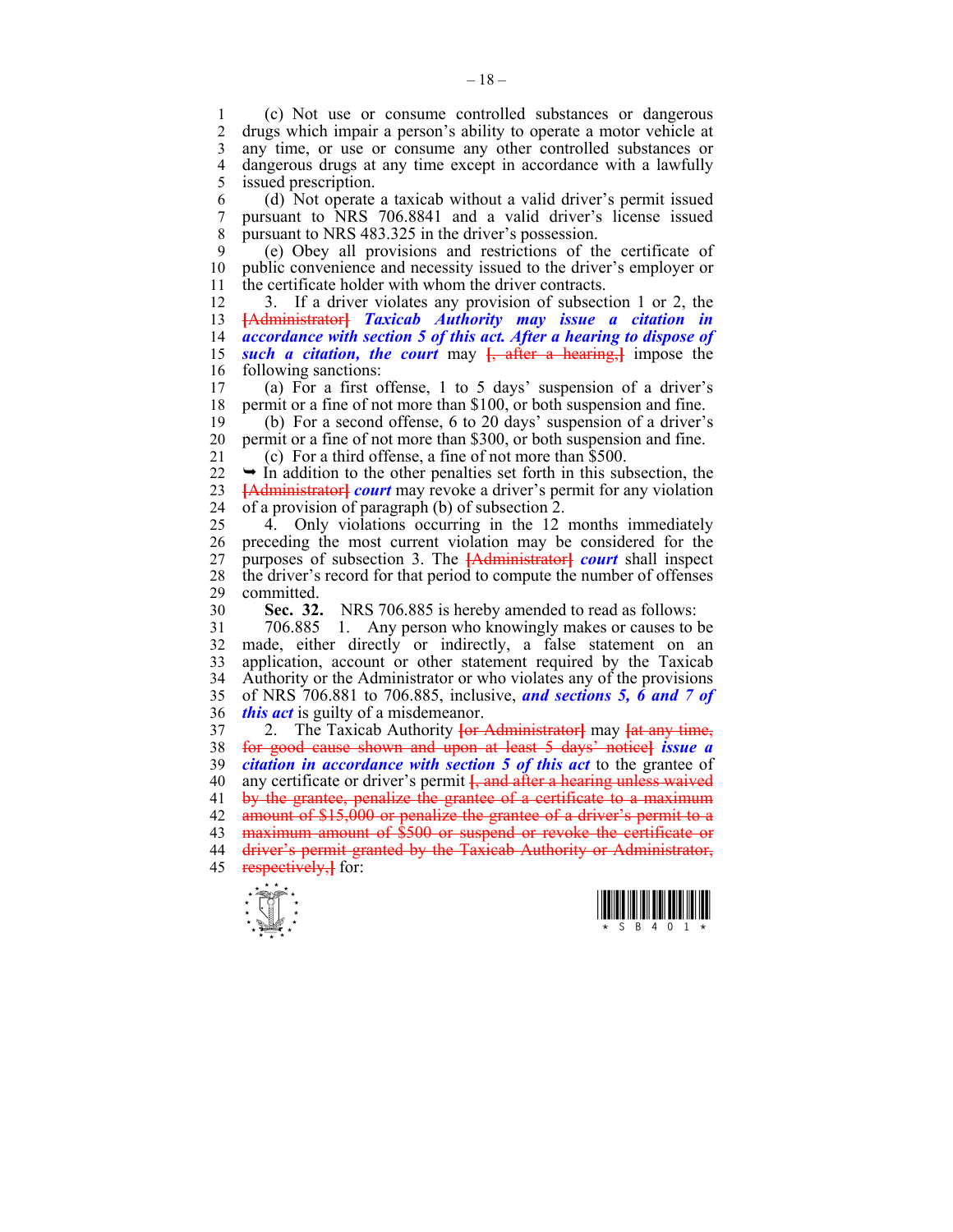1 (a) Any violation of any provision of NRS 706.881 to 706.885,<br>2 inclusive and sections 5, 6 and 7 of this act or any regulation of the 2 inclusive, *and sections 5, 6 and 7 of this act* or any regulation of the 3 Taxicab Authority or Administrator.

4 (b) Knowingly permitting or requiring any employee to violate<br>5 any provision of NRS 706.881 to 706.885, inclusive, and sections 5. 5 any provision of NRS 706.881 to 706.885, inclusive, *and sections 5,*  6 *6 and 7 of this act* or any regulation of the Taxicab Authority or 7 Administrator.

**[**¬**]** *3. After a hearing to dispose of a citation issued in accordance with section 5 of this act, the court may penalize the grantee of a certificate to a maximum amount of \$15,000 or penalize the grantee of a driver's permit to a maximum amount of \$500 or suspend or revoke the certificate or driver's permit granted by the Taxicab Authority or Administrator, respectively.* 

14 *4.* If a penalty is imposed on the grantee of a certificate 15 pursuant to this section, the **[**Taxicab Authority or Administrator**]** 16 *court* may require the grantee to pay the costs of the proceeding, 17 including investigative costs and attorney's fees.

18 **[**3. When**]**

19 *5. If* a driver or certificate holder fails to appear at the time and 20 place stated in the notice for the hearing, the **[**Administrator**]** *court*  21 shall enter a finding of default. Upon a finding of default, the 22 **[**Administrator**]** *court* may suspend or revoke the license, permit or 23 certificate of the person who failed to appear and impose the 24 penalties provided in this chapter. For good cause shown, the 25 **[**Administrator**]** *court* may set aside a finding of default and proceed 26 with the hearing.

27 **[**4.**]** *6.* Any person who operates or permits a taxicab to be 28 operated in passenger service without a certificate of public 29 convenience and necessity issued pursuant to NRS 706.8827, is 30 guilty of a gross misdemeanor. **[**If a law enforcement officer 31 witnesses a violation of this subsection, the law enforcement officer 32 may cause the vehicle to be towed immediately from the scene.

33 - 5. The conviction of a person pursuant to subsection 1 does not 34 bar the Taxicab Authority or Administrator from suspending or 35 revoking any certificate, permit or license of the person convicted. 36 The imposition of a fine or suspension or revocation of any 37 certificate, permit or license by the Taxicab Authority or 38 Administrator does not operate as a defense in any proceeding 39 brought under subsection 1.**]**

40 **Sec. 33.** NRS 484D.470 is hereby amended to read as follows: 41 484D.470 1. Tow cars must be equipped with:

42 (a) One or more brooms, and the driver of the tow car engaged 43 to remove a disabled vehicle from the scene of a crash shall remove 44 all glass and debris deposited upon the roadway by the disabled 45 vehicle which is to be towed.



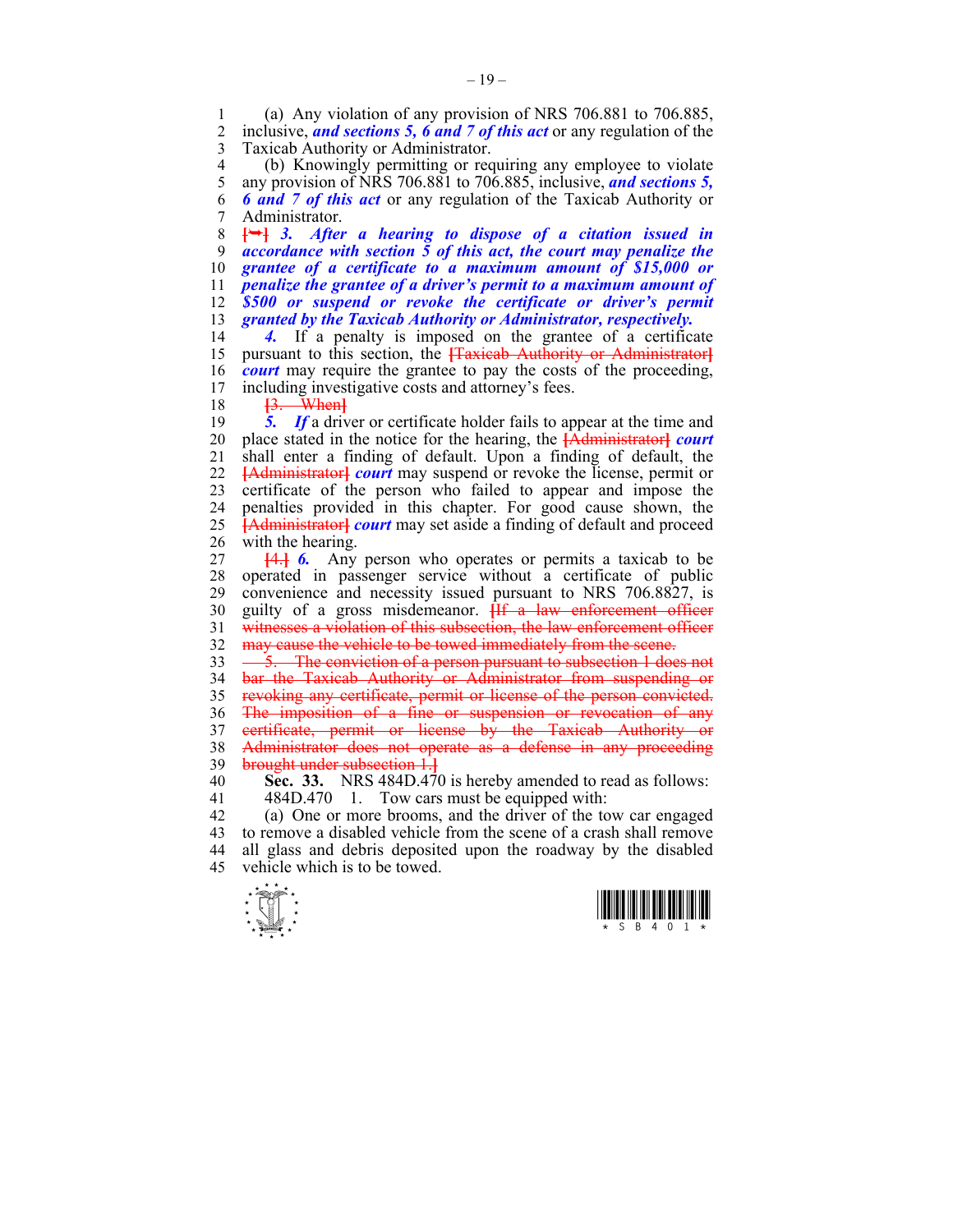1 (b) A shovel, and whenever practical the driver of the tow car 2 engaged to remove any disabled vehicle shall spread dirt upon any 3 portion of the roadway where oil or grease has been deposited by 4 the disabled vehicle.

5 (c) At least one fire extinguisher of the dry chemical or carbon 6 dioxide type, with minimum effective chemicals of no less than 5 7 pounds, with an aggregate rating of at least 10-B, C units, which 8 must bear the approval of a laboratory nationally recognized as 9 properly equipped to grant such approval.

10 2. A citation may be issued to any driver of a tow car who 11 violates any provision of paragraph (a) of subsection 1. The peace 12 officer who issues the citation shall report the violation to the 13 Nevada Highway Patrol or the sheriff of the county or the chief of 14 police of the city in which the roadway is located. If necessary, the 15 Nevada Highway Patrol, sheriff or chief of police shall cause the 16 roadway to be cleaned and shall bill the owner or operator of 17 the tow car for the costs of the cleaning. If the owner or operator 18 does not pay those costs within 30 days after receiving the bill 19 therefor, the Nevada Highway Patrol, sheriff or chief of police shall 20 report such information to the Nevada Transportation Authority, 21 which may take **[**disciplinary**]** action in accordance with the 22 provisions of NRS 706.449.

23 **Sec. 34.** The amendatory provisions of sections 2, 5, 9-19, 22, 24 23 and 26-33 of this act apply to citations issued by the Nevada 25 Transportation Authority or the Taxicab Authority, as applicable, on 26 or after October 1, 2017.

27 **Sec. 35.** NRS 483.441, 706.476, 706.478, 706.772 and 28 706.88395 are hereby repealed.<br>29 **Sec. 36.** This act becomes

**Sec. 36.** This act becomes effective:

30 1. Upon passage and approval for the purpose of adopting any 31 regulations and performing any other preparatory administrative 32 tasks that are necessary to carry out the provisions of this act; and

- 
- 33 2. On October 1, 2017, for all other purposes.

# **LEADLINES OF REPEALED SECTIONS**

 **483.441 Suspension of license for delinquent payment of administrative fines and other costs owed pursuant to NRS 706.476 or 706.771; notice; plan for repayment; reinstatement; fee for reinstatement.** 

 **706.476 Impoundment by Authority of certain vehicles in unauthorized use; notice and hearing; administrative fine.**